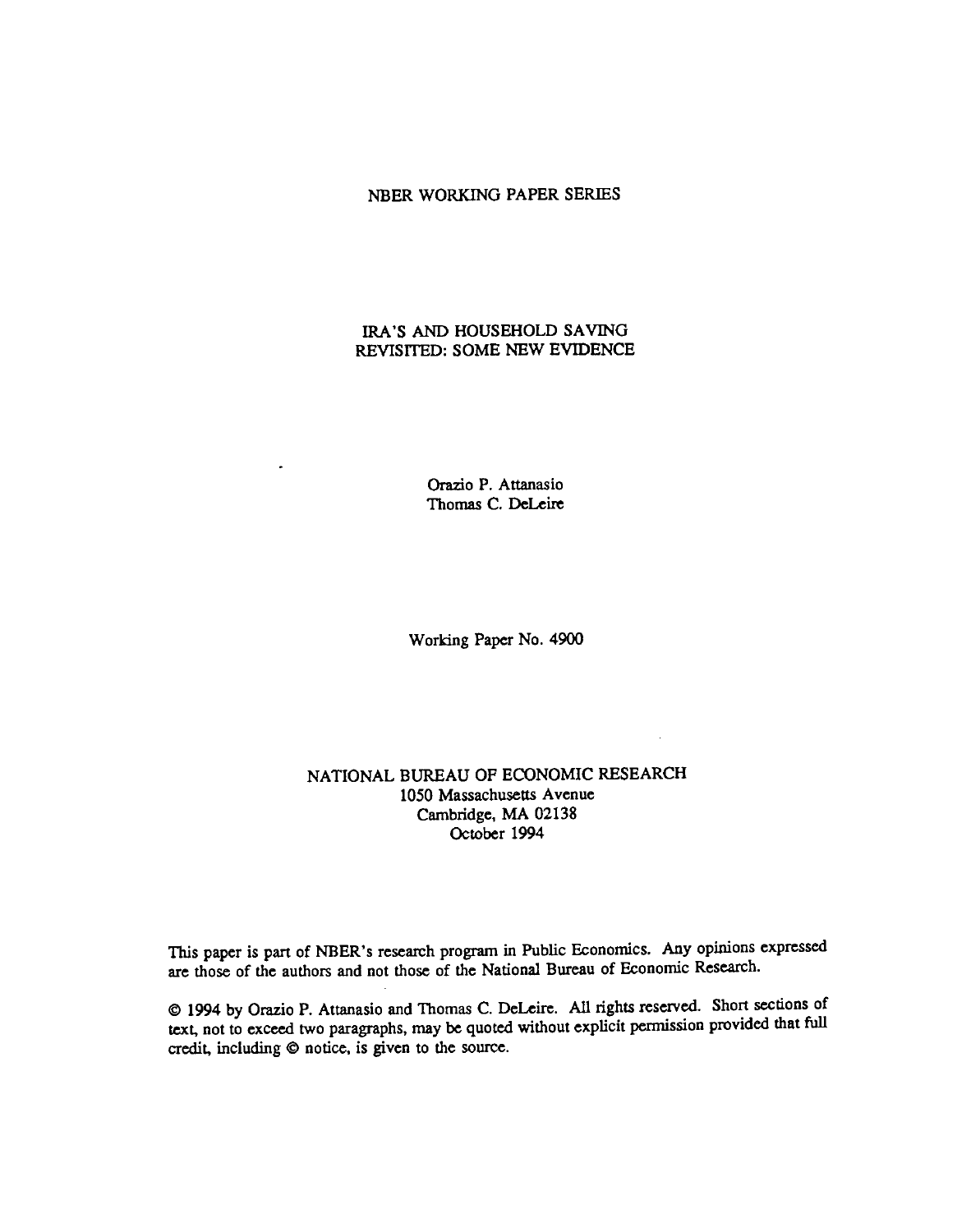NBER Working Paper #4900 October 1994

### IRA'S AND HOUSEHOLD SAVING REVISITED: SOME NEW EVIDENCE

# **ABSTRACT**

The effectiveness of tax-favored savings accounts in raising national savings depends crucially upon the willingness of households to reduce consumption in order to fmance contributions to these accounts. The debate over the tax deductibility of IRA's has centered on whether IRA contributions represented new savings or reshuffled assets. We devise a test to distinguish between these two hypotheses where we compare the behavior of households which just opened an IRA account with that of households which already had an IRA account. Our test accounts for any unobservable heterogeneity across the two groups. We find evidence that supports the view that households financed their IRA contributions primarily through reductions in their stocks of other assets. Our results indicate that less than 20% of IRA contributions represented addition to national savings.

Orazio P. Attanasio Thomas C. DeLeire<br>
Dipartimento di Scienze Economiche Department of Economics Dipartimento di Scienze Economiche<br>
Università di Bologna<br>
Stanford University Università di Bologna Strada Maggiore 45 Stanford, CA 94305-6072 40125 Bologna **ITALY** and NBER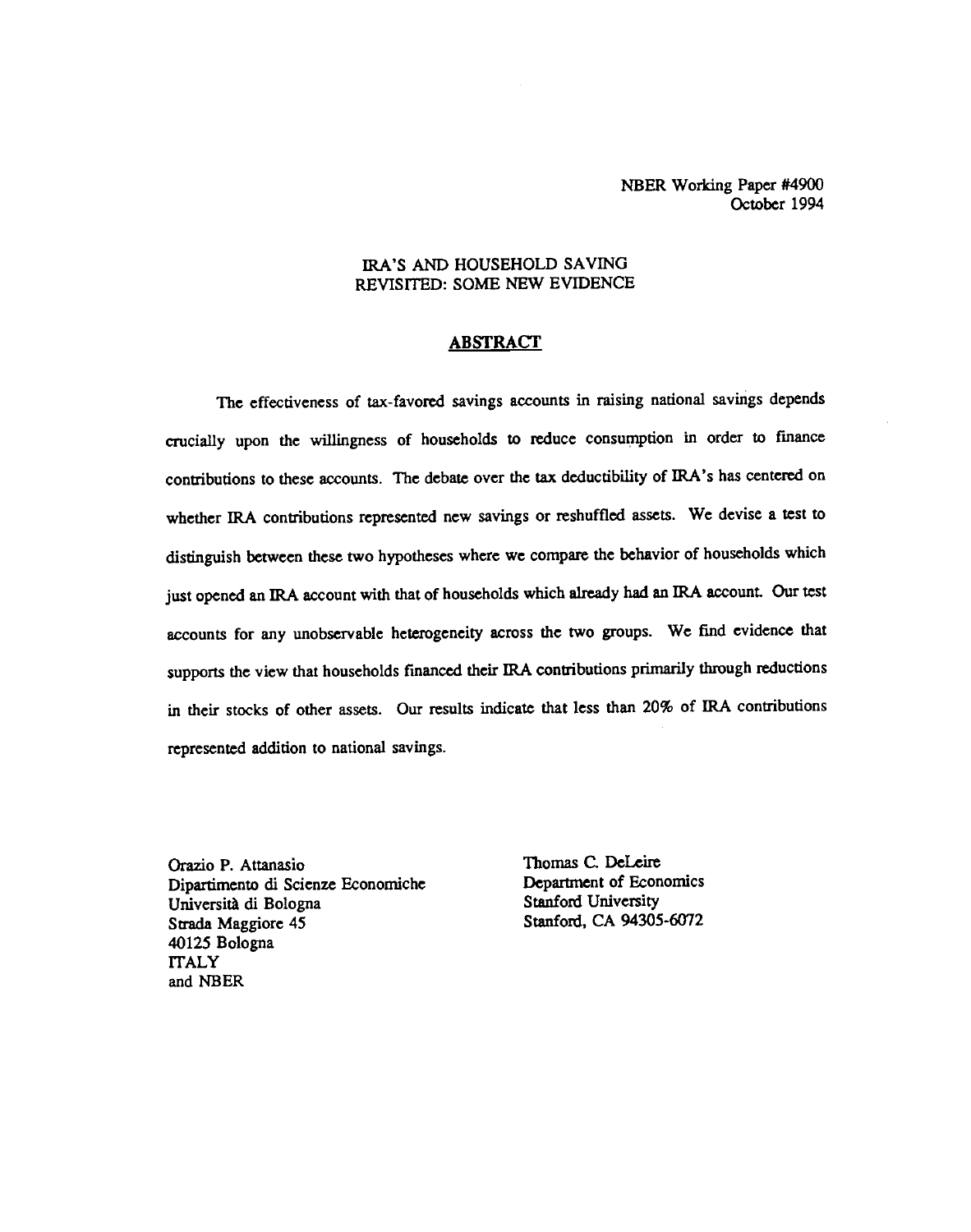### I. INTRODUCTION

The decline in personal and national saving rates in the US during the 1980's has stimulated a lively debate on saving incentives and, in particular, on the effectiveness of the tax-favored savings account. Many have proposed expanding the tax incentives for retirement savings (such as IRA's or 401(k)'s) to achieve increased private savings.

In this paper, we address the issue of whether the increase in IRA contributions that occurred between 1982 and 1986 was primarily new savings or wiaether households merely reshuffled their existing assets to take advantage of the tax benefits of these accounts. We present evidence that supports the idea that reshuffling explains this increase in contributions to IRA's.

Most economists and policy makers would agree that national saving was 'too low' in the 1980's. To effectively raise national saving, a plan that includes tax incentives must increase private saving by more than the amount of lost government revenue. Therefore, evidence that households primarily reshuffle is evidence that tax incentives for retirement saving are not an effective way to increase national savings.

As there is little consensus on the model that best describes saving behavior, the issue of the effectiveness of tax incentives in raising national saving is mainly an empiricalone. Unfortunately, empirically it is vety difficult to assess the effectiveness of these incentive schemes. From an aggregate stand point, we know that personal saving rates have continued to decline even after Congress implemented fiscal incentives for saving. Of course, it is conceivable that without these incentives saving rates would have declined even more. From a microeconomic stand point, we know that households participating in these schemes save more than households not participating in them. It is extremely difficult, however, to establish how much the same households would have saved without the tax incentive. A legitimate hypothesis is that participation in IRA accounts is simply an indicator of a high propensity to save and that participants would have saved approximately the same amount without the tax incentives. If so, these tax incentives merely represent a transfer from taxpayers to savers.

Authors have approached the question of whether the large amount of IRA contributions that occurred from 1982 to 1986 came from decreased consumption or from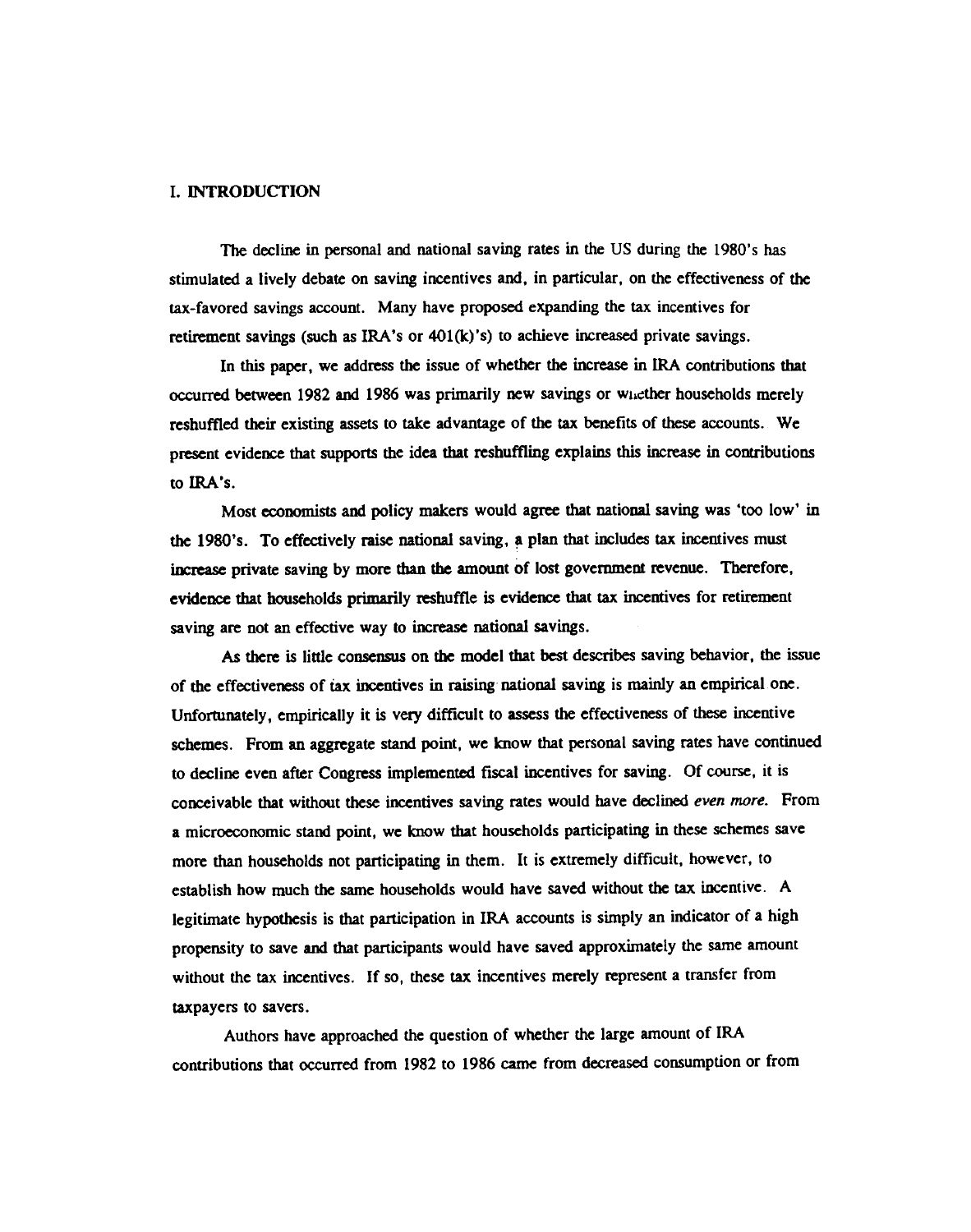other assets in three ways. First, there are econometric estimates of formal structural models of the household savings decision such as Venti and Wise (1986, 1987, 1990, 1991, 1992) and Gale and Scholz (1994). Others such as Burman, Cordes, and Ozanne (1990) draw inferences based upon an examination of what types of households contribute to IRA's. This type of analysis relies on the fact that the tax incentives of IRA deductibility will affect some households more than others. A third way to answer this question is to directly examine the behavior of households which contribute to IRA's. This approach is taken by Feenberg and Skinner (1989), Engen, Gale, and Scholz (1994), and is the approach we take here.

We compare the behavior of two groups of IRA contributors: 'new' contributors -households which just opened an IRA account — and 'old' contributors — households which previously had made contributions. We can identify the effect of the tax incentives for retirement savings because the behavior of these two groups is Likely to differ depending upon whether households reshuffle their existing assets into IRA's. In particular, if the tax incentives lead to increased private savings, we would expect households to reduce consumption to finance contributions when they open an IRA account. If the tax incentives lead to portfolio reshuffling then we would expect households to initially decrease their stocks of non-IRA assets when they open an IRA account. Given that both groups participate in IRA's, both show a 'taste' for saving. Therefore, the problems of unobserved heterogeneity that have plagued comparisons between the changes in non-IRA assets of contributors and non-contributors are less likely to arise.' As discussed below, in comparing these groups we account for any differences in their unobservable tastes for saving and discuss whether these differences can explain our results.

We find strong evidence that, during the 1982-1986 period, households reshuffled their existing assets into IRA's as opposed to reducing their consumption. While it is conceivable that unobserved heterogeneity could explain some of our results, we find this possibility extremely unlikely for reasons discussed below.

<sup>&#</sup>x27;Venti and Wise (1990), for example, use the CEX to compare the non-IRA saving of IRA contributors with that of non-contributors.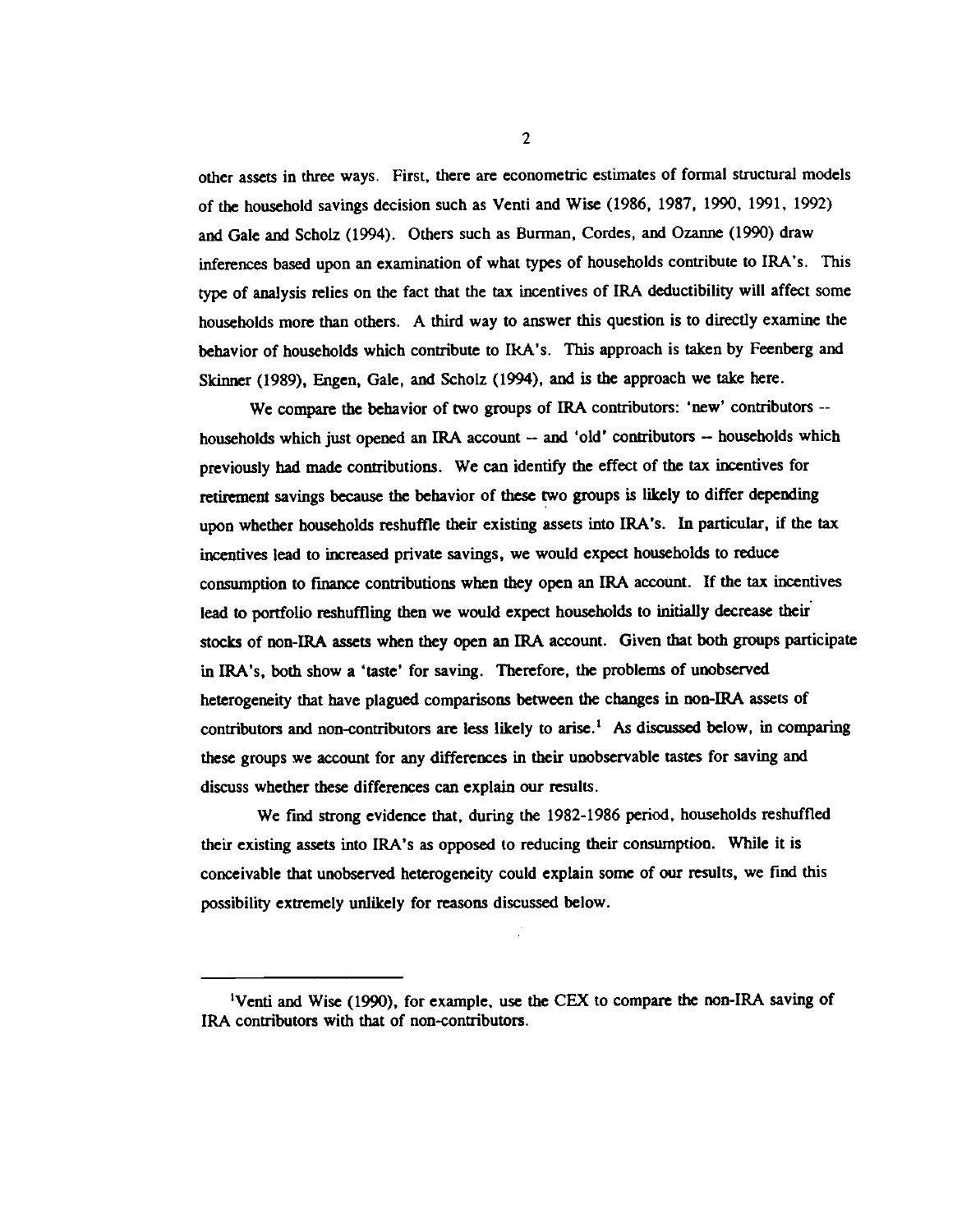## II. LITERATURE REVIEW

Many papers address the issue of whether IRA's induced households to increase their saving. There are, in general, three approaches to this problem: formal models, studies of the types of households which contribute to IRA's, and direct examinations of household behavior. Venti and Wise (1986, 1987, 1990, 1991, 1992) estimate formal models of household saving behavior using many different data sets including the CEX. the SIPP, and the SCF. In each of these papers, Venti and Wise adopt a functional form for savings behavior that specifically allows IRA saving to be a distinct commodity from other forms of saving. They find that most households finance their IRA contributions through reductions in consumption rather than through reductions in other forms of saving.

The model of household saving chosen by' Venti and Wise purposefully departs from the classical life-cycle model in which different forms of saving are substitutes for each other. Unfortunately, the model they choose is ad hoc in that it is not the result of any consumer optimization problem, a point made by Deaton (1988) and Gravelle (1990). Furthermore, Venti and Wise do not account for unobserved heterogeneity across households in respect to savings behavior (see Kotlikoff (1990)).

The other prominent structural model of IRA savings is that of Gale and Scholz (1994). They estiniate a 'typical' life-cycle model and find that little if any of the increase in IRA contributions would have been new saving. Gale and Scholz also specifically account for heterogeneity in their model. Both the Gale and Scholz model and the Venti and Wise model require strong functional form assumptions for identification.

There is little room in the life-cycle model for IRA's to represent new saving. The intertemporal allocation of consumption (and therefore saving) depends on its intertemporal price, i.e., the interest rate. However, as is well known, the income and substitution effects of changes in the interest rate will have opposite signs and result in an overall ambiguous effect on consumption.2 Furthermore, even if the curvature of the utility function is such that

<sup>&</sup>lt;sup>2</sup>Engen, Gale, and Scholz (1994) simulate a life-cycle model which displays almost no short-mn response in savings to IRA and 401(k) tax incentives. However, their simulations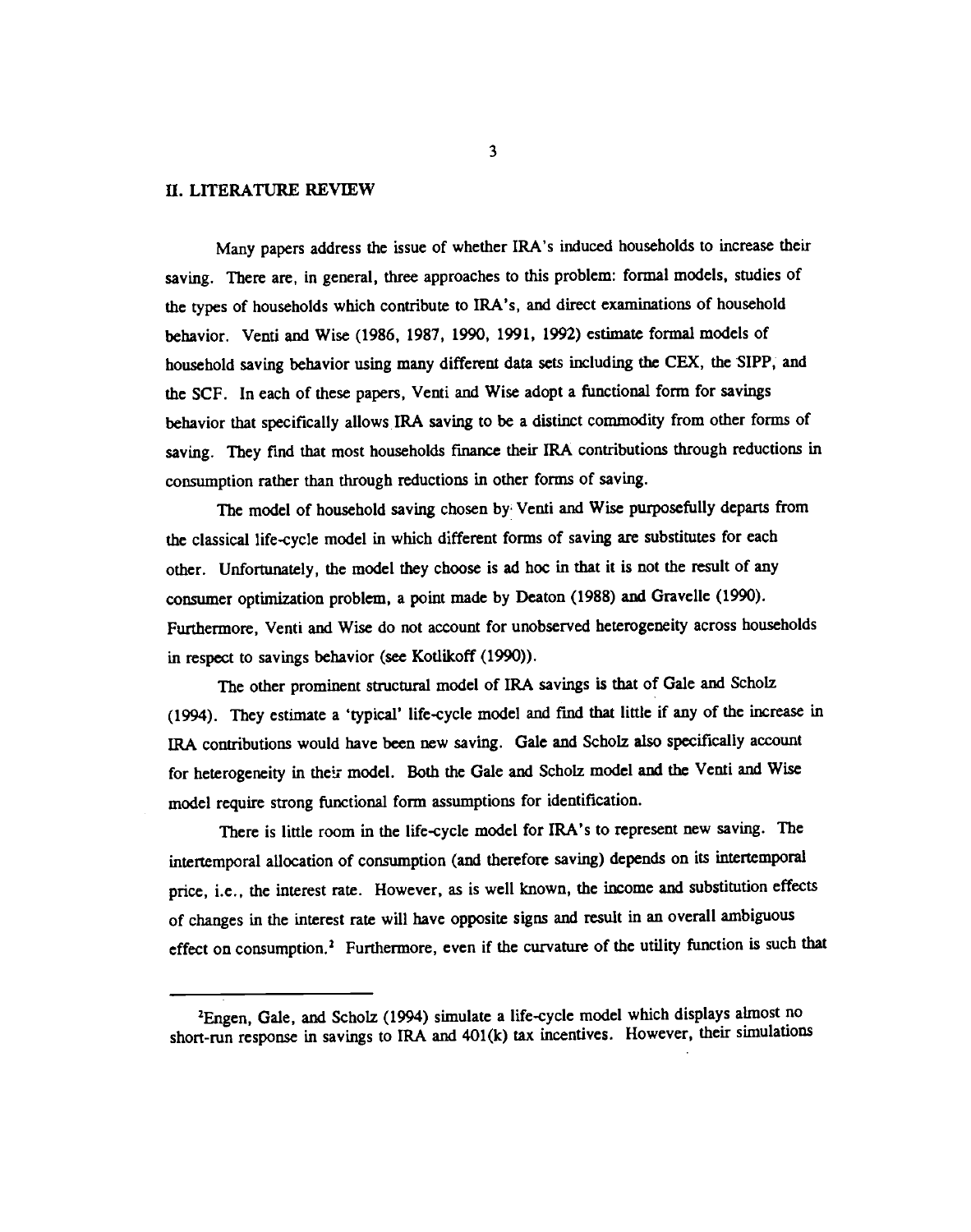an increase in the interest rate leads to a decrease in current consumption, the tax deductibility of IRA contributions (with a limit to the contribution) only will increase the saving of consumers in particular regions of the intertemporal budget constraint. Under the life-cycle model, only households which do not save or which save little will, perhaps, have an incentive to increase their saving in response to the tax incentives of IRA's. Thus, several studies have examined the composition of IRA contributors. The idea is that if an IRA contributing household is at the contribution limit or has saved a lot previously to saving via IRA's, it is unlikely that this household has any incentive to increase its saving in response to IRA's. Thus, these studies use the fraction of IRA contributors that are limit contributors or that have large stocks of assets as an indication of the effectiveness of IRA's in increasing saving.

Burman, Cordes, and Ozanne (1990) use the IRS-Michigan Tax Panel to examine the composition of IRA contributors. They fmd that most IRA contributions were made by limit contributors. They also report that these limit contributors had higher incomes and higher wealth than non-contributors and non-limit contributors, implying that it is likely that most contributions came from households with no additional incentive to save as a result of IRA's. Ozanne (1994) provides further evidence on this point. He shows that, in addition to being primarily limit contributors, few households eligible to contribute did and most contributors had sizable assets holding and were older than non-contributors.<sup>3</sup>

A third approach to answer this question is to directly examine the behavior of households which contribute to IRA's in order to determine whether their contributions came from decreased consumption. Feenberg and Skinner (1989), using the IRS-Michigan Tax Panel, compare IRA contributors' holdings of taxable assets with those of non-contributors. They find that IRA contributors increased their non-IRA asset holdings more than noncontributors did during the period when contributions were tax deductible. Feenberg and Skinner interpret this evidence as showing that households did not substitute other assets for

do display a long-mn response.

<sup>&</sup>lt;sup>3</sup>16 percent of households eligible to contribute to IRA's did. Whether this fraction represents 'few' or 'many' households is debatable.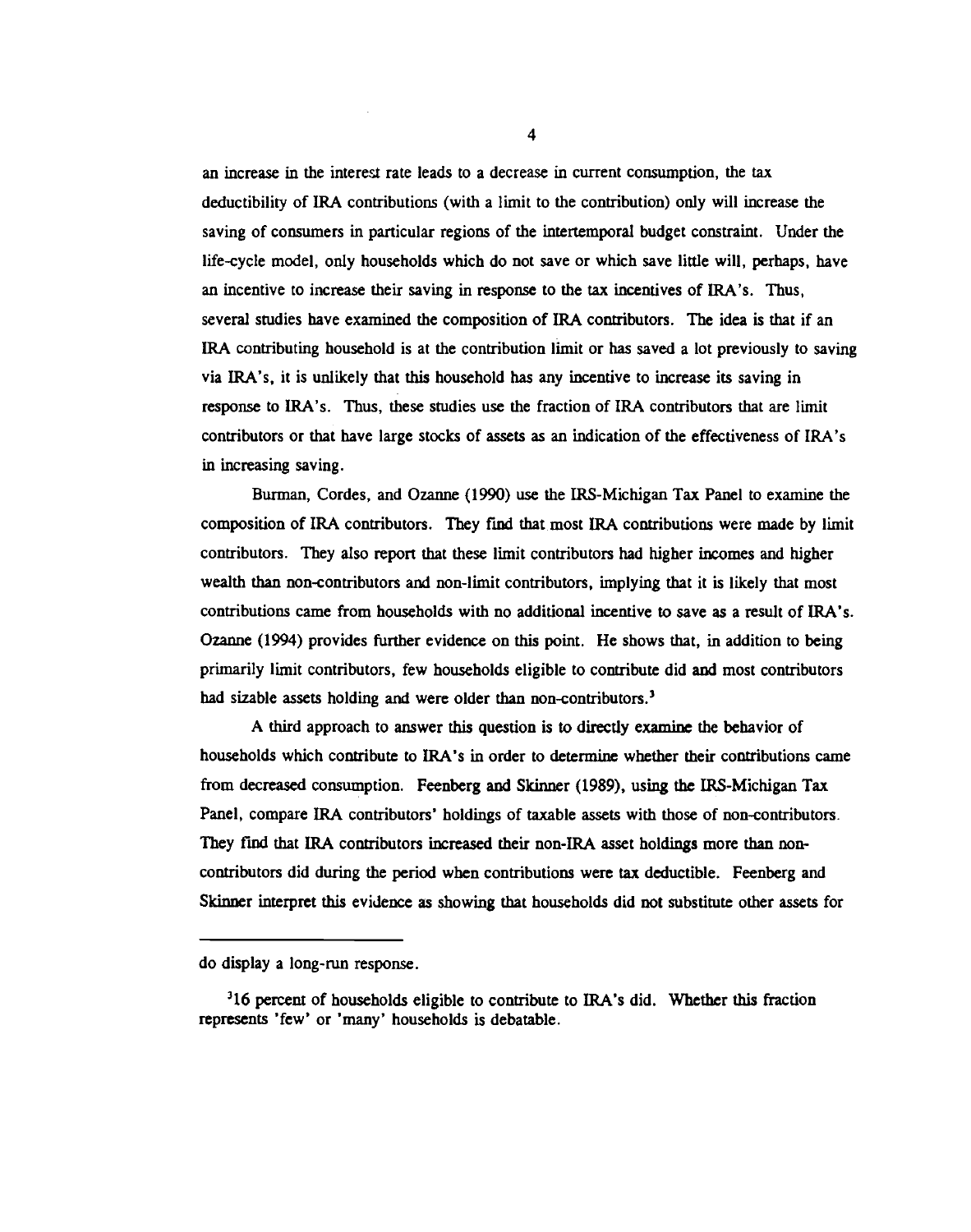IRA's. However, as many authors have noted, households which save tend to save in all forms. Thus, it is likely that in the absence of IRA's the taxable assets holdings of IRA contributors would have grown just as much as or more than they did. Their fmding could merely indicate that IRA contributors tend to save in all types of assets while noncontributors do not.

In a recent study, Engen, Gale, and Scbolz (1994) use the IRS-Michigan Tax Panel to examine how variation in IRA contribution limits affects household savings.<sup>4</sup> They estimate a fixed effects model in first-differenced form in order to remove the influence of unobservable, time-invariant characteristics. They fmd no evidence that increases in IRA contribution limits led to increased household savings.

#### ifi. OUR TEST

Consider a household that can invest in two assets: an IRA and an alternative asset. One can see that, due to the intertemporal budget constraint, the household must flnance an increase in IRA assets either by a reduction in other assets (reshuffling) or by an increase in savings.

If contributions to IRA's do not represent 'new saving,' when a household opens an IRA account it will move its existing assets into that account to take advantage of the tax benefits. To the extent that IRA accounts and other forms of assets are not perfect substitutes, households will hold, in equilibrium, both types of assets. A household will continue to reshuffle its assets until one of three things occurs: it reaches the equilibrium point, it reaches the contribution limit, or it nins out of other assets. If a household reaches its contribution limit, that household will continue to reshuffle in subsequent periods. The median levels of other assets (checking, savings, securities, and government bonds) for

Engen et a!. (1994) also analyze the effects of incentives of 401(k)'s. Unlike Poterba, Venti, and Wise (1993) they reach the conclusion that the incentives of these plans have little or no effect in generating new saving.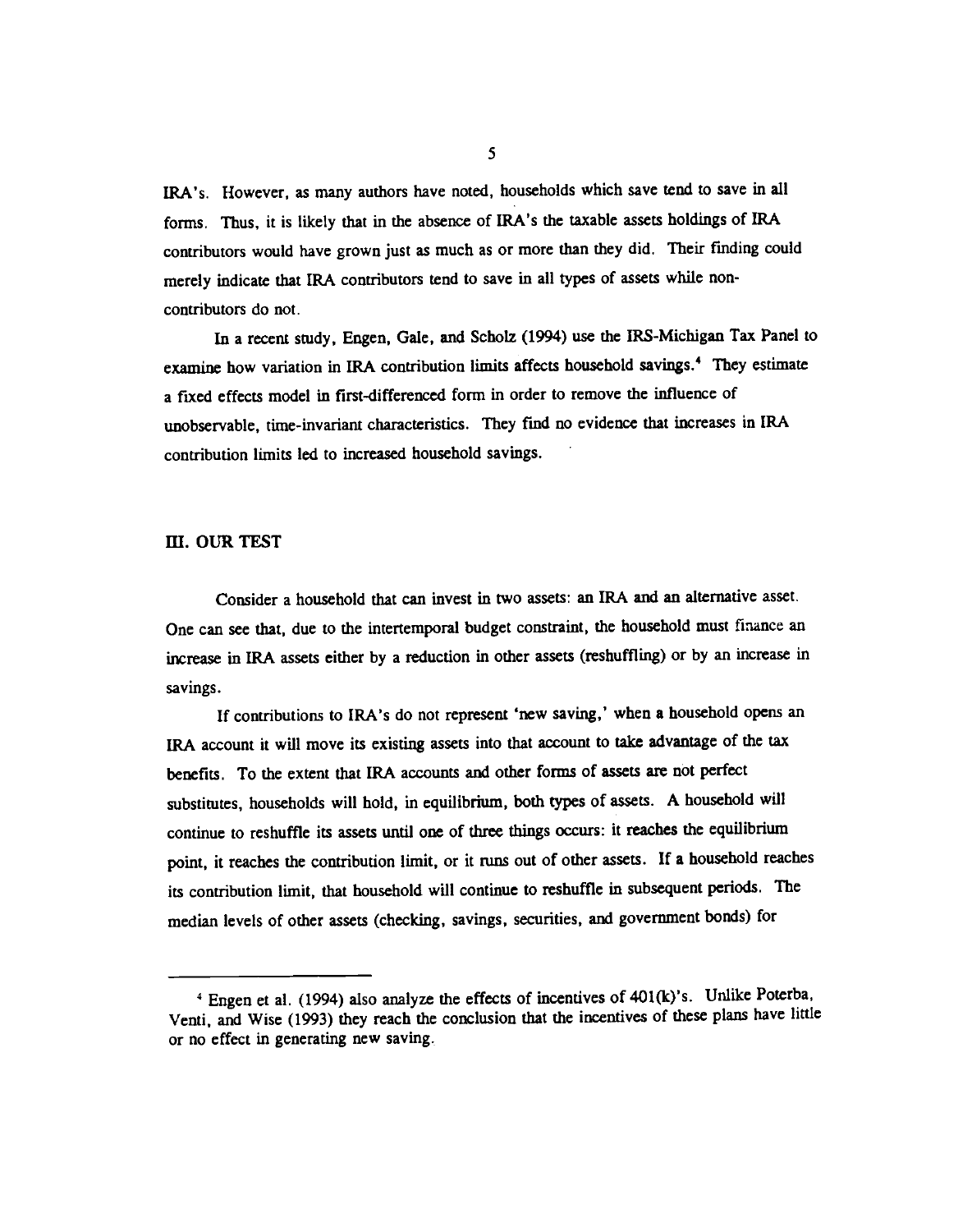households and IRA contributors in our sample are \$1050 and \$9664 respectively. Thus, it is likely that many households will quickly reach equilibrium or run out of assets with which to reshuffle. If this assertion is true, a household that has already been contributing to IRA's is likely to adjust the flows rather than the stock of other assets. Therefore, we would expect that assets other than IRA's should grow faster (or decline more slowly) for 'old' contributors than for 'new' contributors.

On the other hand, if IRA incentives do stimulate saving, when a household opens an IRA account it will reduce its consumption. Furthermore, the household will continue to consume (and save) at the new level indefinitely. Therefore, we expect that households which start participating in IRA's should decrease their consumption, while households which have participated for an extended period should not.<sup>5</sup> If IRA assets and other forms of assets are distinct goods as some authors suggest, the household will not alter its stock of other assets when making IRA contributions.

These considerations suggest some simple tests of the 'reshuffling' hypothesis. We consider only households which reported making IRA contributions at the end of their observation period and divide this group into 'new' contributors —households which reported contributing at the end but not at the beginning of their observation period — and 'old' contributors -- households which reported contributing both at the beginning and at the end of their observation period. We might expect that the differences in unobservable tastes for savings between 'new' and 'old' contributors would be relatively small compared to that between contributors and non-contributors. If so, we can draw valid inferences on whether households reshuffle their other assets into IRA's or not.

The Consumer Expenditure Survey (CEX) provides the ideal data set on which to do such a test because it provides information on the change in and stock of financial assets at

<sup>&</sup>lt;sup>5</sup> It should be stressed that this argument is not completely rigorous. It might be argued that households which were not surprised by the enactment of IRA's tax incentives should have taken these incentives into account, even before participating, in formulating their optimal consumption plans and, therefore, consumption should not be affected by the decision to participate. If one takes this argument literally, one should focus on the households which started participating in IRA's when the scheme was first introduced.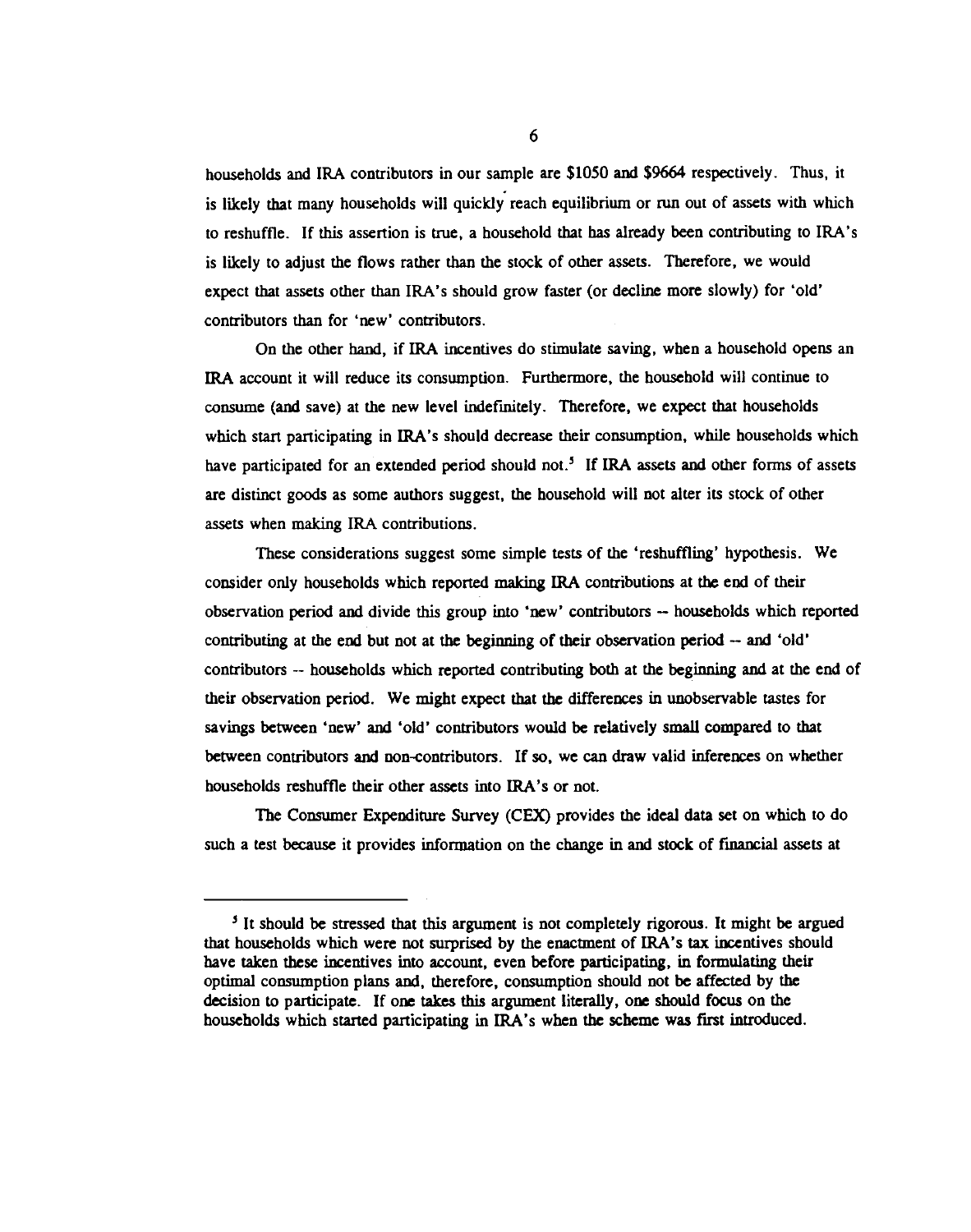the end of the observation period, the consumption flow throughout the period, and annual income at the beginning and at the end of the period.

To summarize, we will be testing the following restrictions, the first implied by the 'new saving' hypotheses and the second implied by the 'reshuffling' hypotheses:

> 1) Changes in assets other than IRA's of 'new' contributors are not different from those of 'old' contributors,

> 2) Changes in consumption between the beginning and the end of the observation period should be the same for 'new' and 'old' contributors.

Thus, we formulate the following empirical model:

$$
\Delta A_i = \beta^A X_i^A + \gamma^A N E W_i + \epsilon_i^A \tag{1}
$$

$$
\Delta C_i = \beta^C X_i^C + \gamma^C N E W_i + \epsilon_i^C \tag{2}
$$

where  $\Delta A_i$  is household i's change in assets,  $\Delta C_i$  is household i's change in consumption from the beginning to the end of the observation period,<sup>6</sup>  $X_i$  is a set of individual and aggregate control variables and NEW, is a dummy variable which equals one if household i is a 'new' contributor and zero otherwise.

The prediction of the 'new saving' hypothesis is that  $\gamma^A$  is zero while  $\gamma^C$  is negative. The prediction of the 'reshuffling' hypothesis is that  $\gamma^A$  is negative while  $\gamma^C$  is zero. In this simple model, both interpretations require that 'new' and 'old' contributors have the same unobserved tastes for saving.

Of course, it is possible that 'new' contributors are systematically different from 'old' contributors. The indicator we use to discriminate between the two hypotheses could be

<sup>6</sup>Note that we are unable to compute the change in savings from the beginning to the end of the observation period. Annual income is reported at both the beginning and the end of the observation period. However, the flow of consumption is what is reported throughout the observation period of one year. Our savings figure is computed by subtracting the sum of all twelve months of consumption flows from the annual income figure reported at the end of the observation period. It is not possible, therefore, to construct another savings measure using the earlier annual income figure as there are no consumption figures to match to it.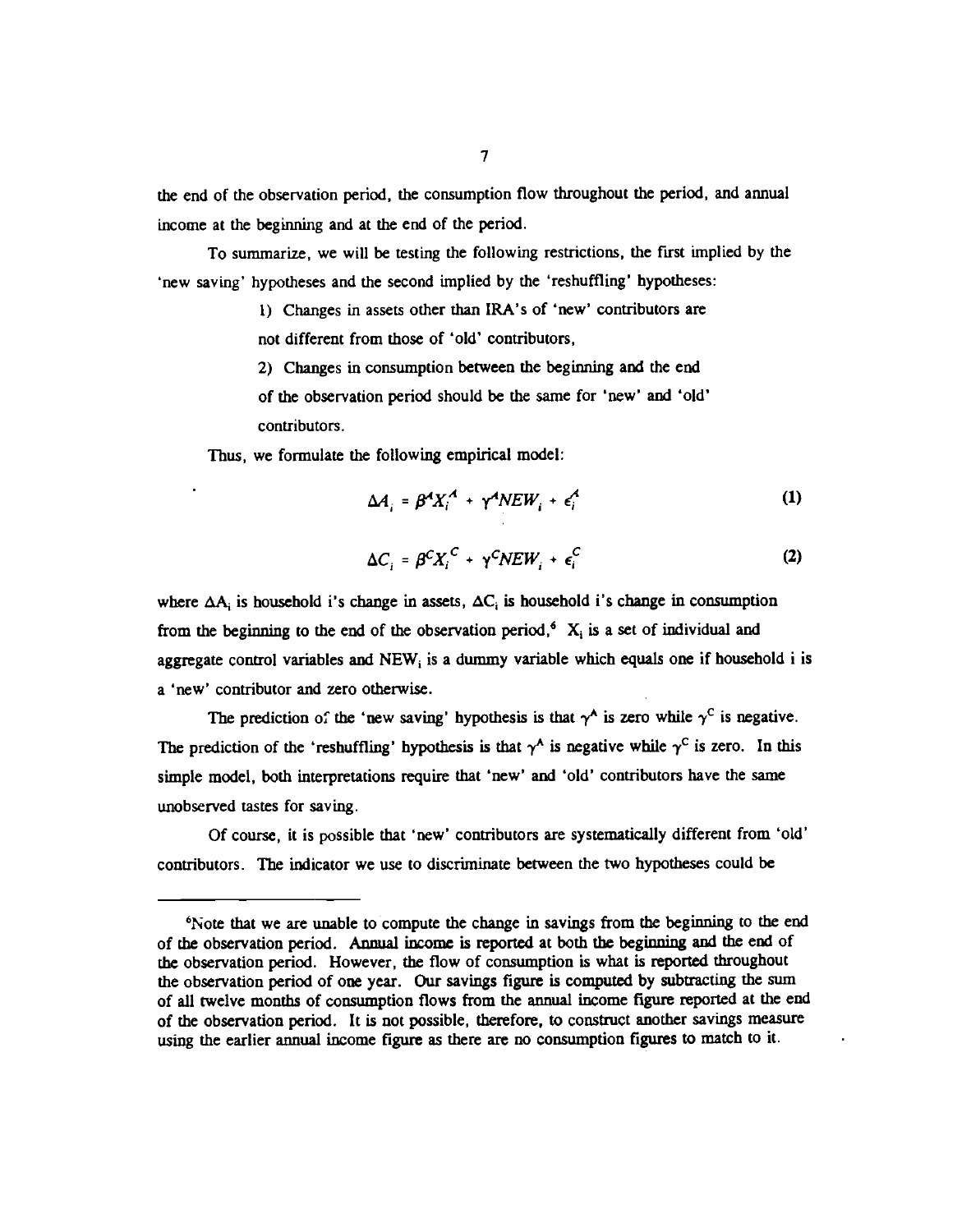correlated with unobserved heterogeneity. However, if unobserved heterogeneity is to explain our results, we should observe a systematic difference in saving rates between the two groups. Therefore, we test the hypothesis that the two groups have the same saving rates.

$$
SAVING_i = \beta^S X_i^S + \gamma^S N EW_i + \epsilon_i^S \tag{3}
$$

The fact that our sample covers years in which the saving incentives existed (1982- 1986) and years in which they did not (1987-1991) suggests another way to control for unobserved heterogeneity.<sup>7</sup> If unobserved heterogeneity is to explain the difference in changes in assets and in consumption between the two groups, we should expect to find these differences both when saving incentives were implemented and when they were not. On the other hand, the 'reshuffling' hypothesis predicts that differences in non-IRA asset changes between 'new' and 'old' contributors were mainly induced by the tax incentives. Therefore, we would expect to find significant differences in the change in assets only when the incentives were in place. Likewise, the 'new saving' hypothesis predicts significant differences in the change in consumption only when the tax incentives were in place. We, therefore, allow the coefficient on 'new' contributors in the period when the incentives were in place to differ from the coefficient on 'new' contributors in the other period.

Our empirical model is now:

$$
\Delta A_i = \beta^4 X_i^A + \gamma_1^A \delta_i N E W_i + \gamma_2^A (1 - \delta_i) N E W_i + \epsilon_i^A \tag{4}
$$

$$
\Delta C_i = \beta^C X_i^C + \gamma_1^C \delta_j N E W_i + \gamma_2^C (1 - \delta_i) N E W_i + \epsilon_i^C
$$
 (5)

$$
SAVING_i = \beta^S X_i^S + \gamma_1^S \delta \mathcal{N} EW_i + \gamma_2^S (1 - \delta_i) N EW_i + \epsilon_i^S
$$
 (6)

<sup>7</sup>The CEX begins in 1980. We exclude the 1980-1981 period from our sample because, although IRA contributions were tax deductible, eligibility was severely restricted prior to the enactment of the Economic Recovery Tax Act of 1981. The results, however, are not affected by the addition of observations from the 1980 and 1981 surveys.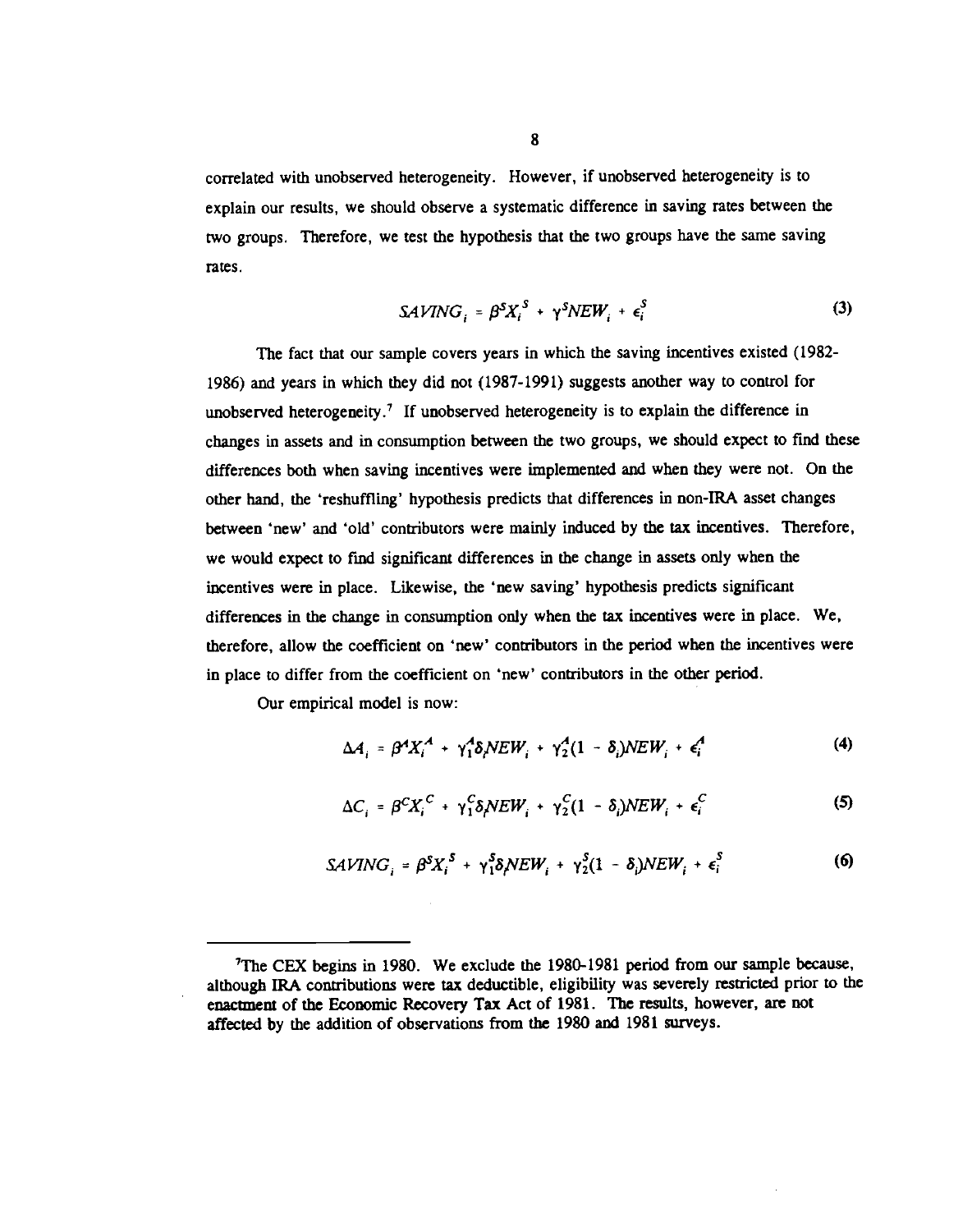where  $\delta_i$  equals one if household i was interviewed between 1982 and 1986 and zero otherwise.

The hypothesis of new saving implies that  $\gamma_1^A$  -  $\gamma_2^A$  = 0 in equation (4) (and  $\gamma_1^C$  -  $\gamma_2^C$  $< 0$  in equation (5)). The 'reshuffling' hypothesis, instead, implies that  $\gamma_1^C - \gamma_2^C = 0$  in equation (5) (and  $\gamma_1^A - \gamma_2^A < 0$  in equation (4)).

A finding that neither  $\gamma_1$ <sup>s</sup> nor  $\gamma_2$ <sup>s</sup> in equation (6) is significantly different from zero would imply that it is unlikely that unobserved differences in tastes for saving can explain differences between the two groups in the accumulation of financial assets other than IRA's. A finding that  $\gamma_1$ <sup>s</sup> -  $\gamma_2$ <sup>s</sup> = 0 would indicate that unobserved heterogeneity is unlikely to explain a finding of  $\gamma_1$ <sup>A</sup> -  $\gamma_2$ <sup>A</sup> significantly less than zero.

#### LV. DATA AND RESULTS

The CEX is a revolving panel dataset. Each household is interviewed four times. See Attanasio (1994) for a complete description of the CEX dataset. Each interview contains three months of household consumption data as well as personal and demographic information. In addition, the first and fourth interviews contain information on income (including IRA contributions). The fourth interview also contains information on assets and changes in assets. Not all households complete all four interviews; a household can miss any one (or more) of the interviews. Because of the nature of our test, however, we restrict our sample to include only those households which complete all of the interviews. While we are aware of the possibility that this procedure could introduce sample selection bias, we ignore this problem.

The only variable which deserves explanation is non-durable consumption which is defined as total consumption expenditure minus expenditure on durables, health, education and housing. Nominal dollars are converted into 1982-1984 dollars using a Stone price index for non-durable consumption constructed from the detailed BLS price indexes using expenditure shares as weights.

The observable characteristics of the two groups -- 'new' and 'old' contributors -- are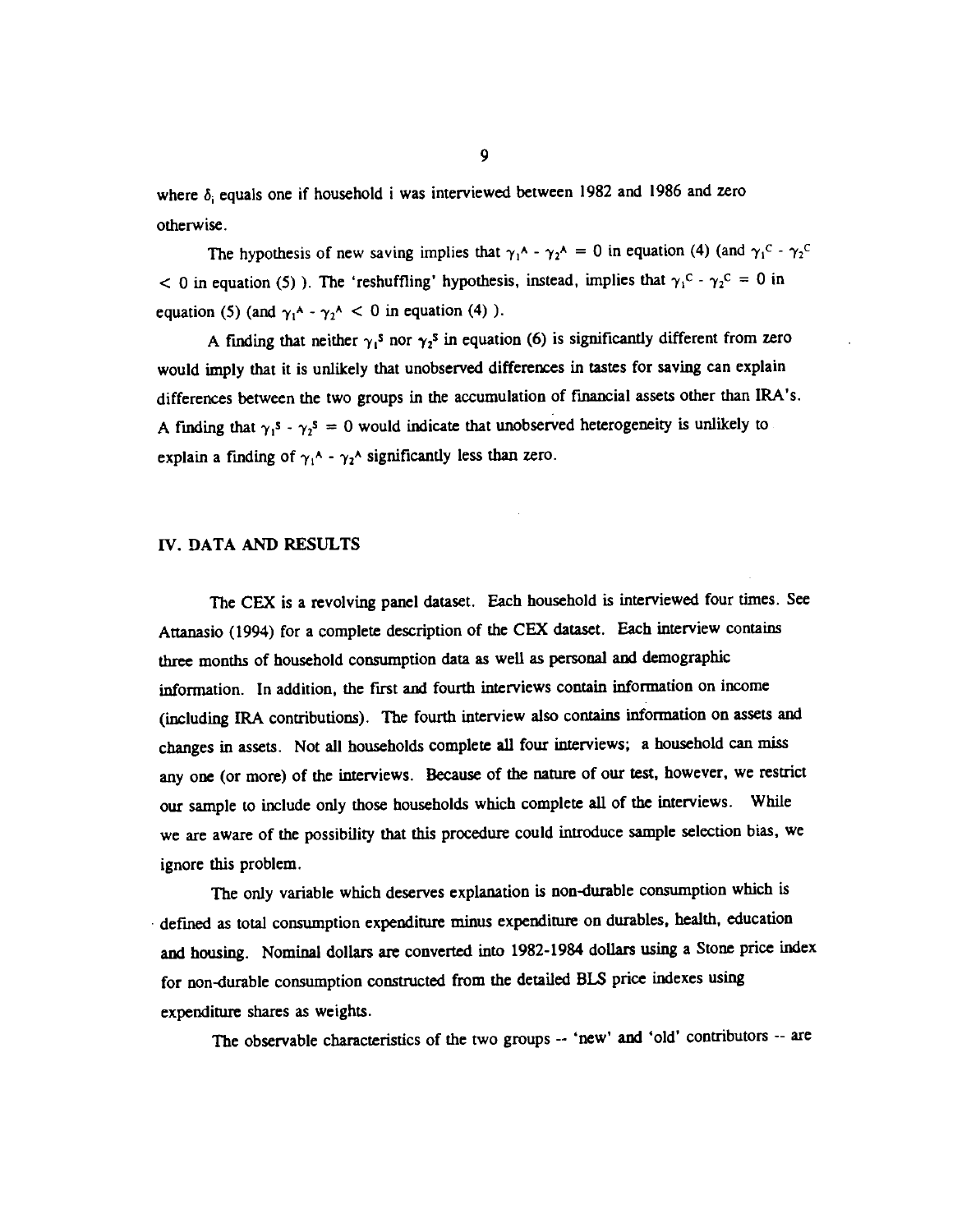listed in Table 1. There are several significant differences in the average level of the observable characteristics between 'new' and 'old' IRA contributors. 'New' contributors tend to be less educated, slightly younger, poorer, less wealthy, more likely to be black, and have more children than 'old' contributors. This finding suggests, but does not ensure, that there may be differences in unobservable characteristics between the two groups.

The results obtained from estimating equations  $(4)$  to  $(6)$  can be found in Tables 2 through 4. Because consumption and savings behavior can differ dramatically over the life cycle and the business cycle, we include as controls five age dummies, indicators for both the number of children and the number of senior citizens in the household, a dummy for the presence of a spouse, and annual time dummies. Because the change in consumption between the first and the fourth interviews spans less than a year, monthly time dummies are also included as controls in equation (5). We also include controls for the education level, race, and region of residence of the households. The regional and time dummies as well as the regression constant are not reported in the tables. Due to the presence of top-coding and.. a potentially skewed distribution of wealth, income, or consumption in our sample, we report results using both least squares and quantile regressions.

In Table 2 we report the estimates of equation (6). As stressed above, the main reason for looking at such an equation is to establish whether 'new' and 'old' contributors exhibit different saving behavior during the two periods we are examining. To control for possible differences in current andior permanent income between the two groups, we consider the ratio of saving to non-durable consumption. This variable is a monotonic transformation of the saving rate and has the advantage of being defined even when income is equal to zero.

We find that the ratio of savings to non-durable consumption decreases by a tenth for each child in the household. Surprisingly, that ratio is four-tenths higher for black households than for non-black households. Households with a spouse present also have higher savings rates relative to other households. Savings increases strongly with the level of education and increases and then decreases with age. The coefficients on age are, however, measured rather imprecisely.

Both columns of Table 2 indicate that in neither period do 'new' contributors have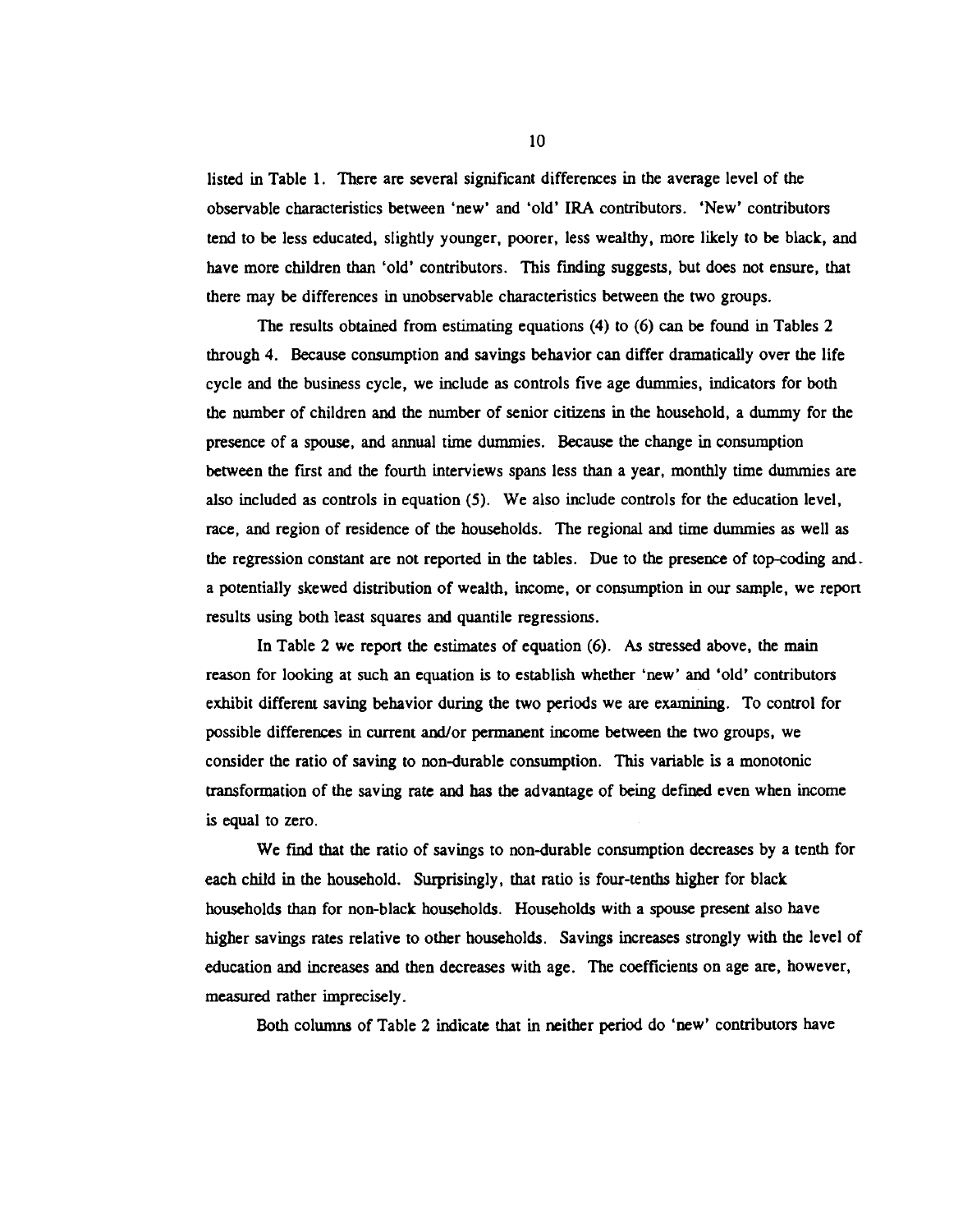lower savings rates than 'old' contributors, indicating that unobservable differences between the two groups is most likely not a problem. In the 1982 to 1986 period, the point estimate of the coefficient on the 'new' contributors is somewhat smaller (in absolute value) than in the fnllowing period. However, the difference between the coefficients on the 'new' contributors in the two periods is not significant at the 35% level.

In Tables 3a and 3b, we report the estimates of equation (4). We use two definitions of non-IRA assets. The first includes stocks, bonds, savings, and checking accounts, while the second excludes savings and checking accounts. In Table 3a, the dependent variable is the change in non-IRA assets divided by non-durable consumption while in Table 3b we simply deflate the change by a consumer price index. Finally, we report OLS estimates as well as quantile regressions.

We find that the presence of children leads to slower non-IRA asset growth. In contrast to the results in Table 2, black households tend to have slower non-IRA asset growth relative to non-black households. Asset growth increases with education and age, but the coefficients on age are imprecisely measured.

The change in non-IRA assets of 'new' IRA contributors is significantly (statistically and economically) lower than that of the 'old' IRA contributors during the period in which IRA incentives were implemented (1982-1986). Furthermore, the coefficient on 'new' contributors in the period in which IRA incentives were implemented is significantly lower than that in the following period in columns 2 - 5 of both tables. This evidence supports the hypothesis that IRA incentives caused mainly a reshuffling of existing assets, rather than creating new saving. Our argument is supported by the evidence in Table 2 which shows no significant differences between the total saving of 'new' contributors across the two periods. The point estimates in Table 2, if anything, show that in the period when IRA incentives were in place, the difference in saving rates between 'new' and 'old' contributors was minimal and smaller than in the previous period.

One can use the results reported in Table 3 to assess the amount of IRA contributions that represent increases in household saving and that represent new national saving. Because medians do not aggregate, we use the OLS point estimate (from Table 3a, column 1) for this exercise. If one assumes that 'old' contributors, having already reached an equilibrium, do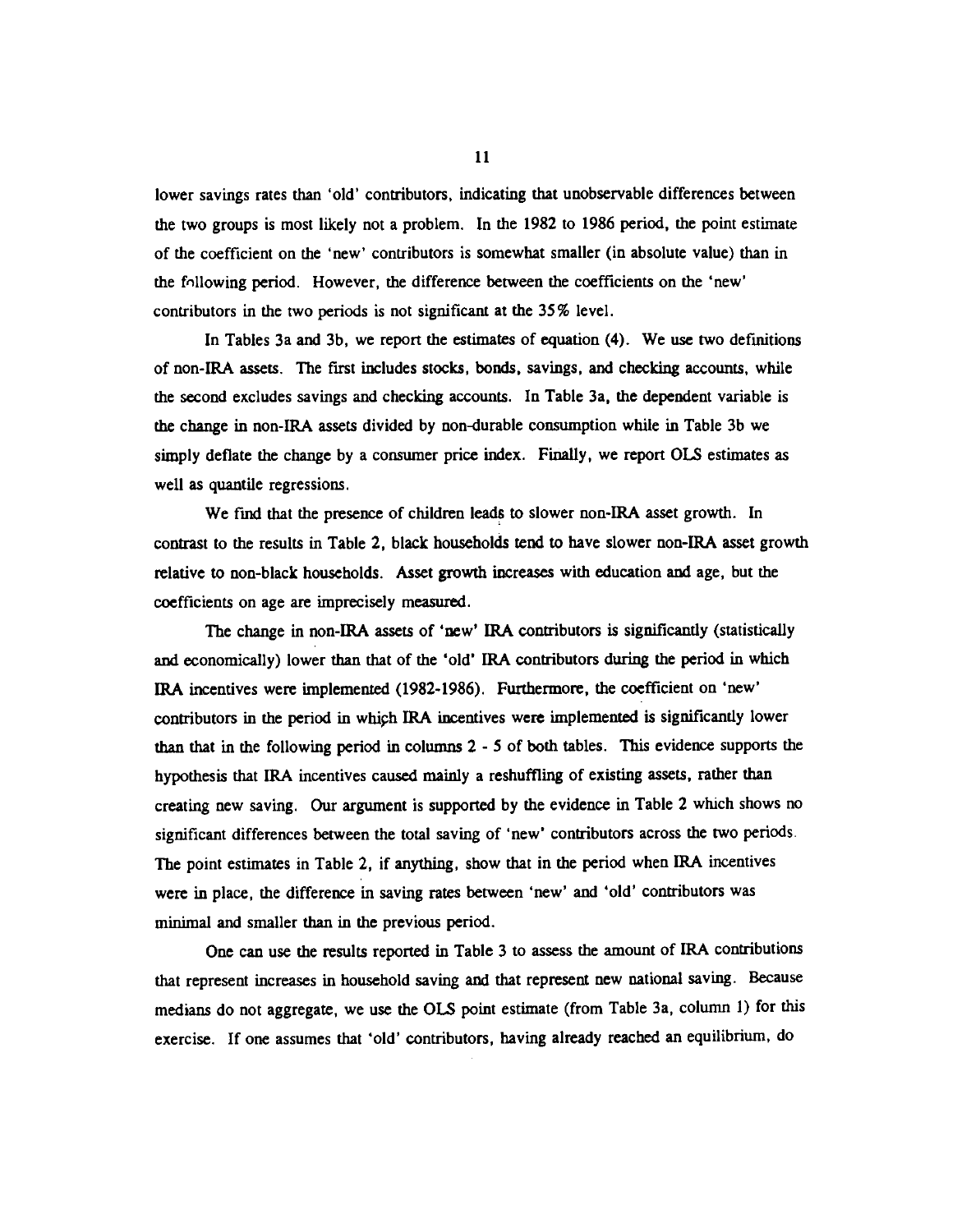not 'reshuffle' the stock of non-IRA assets (savings, checking, stocks, and bonds) and that there are no income differences between 'new' and 'old' contributors, one could use the coefficient on the new contributors dummy as an estimate of the dollar amount of reshuffling. However, we know that 'old' contributors are, on average, richer so that the negative coefficient on the new contributors dummy in column 1 of Table 3b could simply reflect this effect; this difference was the main reason we used the ratio of changes in assets to non-durable consumption rather than levels. If one ignores the covariance between the level of consumption and the ratio of changes in asset to consumption, one can multiply the coefficients on the 'new' contributors dummy in the first column of Table 3a by average nondurable consumption and interpret the result as the amount of reshuffling in response to IRA incentives. The possibility that 'old' contributors do some reshuffling implies that this calculation should be interpreted as a lower bound on the amount of reshuffling. Furthermore, it is also possible that IRA contributions come, at least in part, from the flow of saving (saving that would have been done anyway) rather than from adjusting the stock.

The average real IRA contribution for households which just opened an IRA account during the 1982 to 1986 period was \$2471. The average real level of non-durable consumption for these same households was \$12093. Table 3a then implies that the percent of IRA contributions that represent net additions to personal savings is less than 40% .

To calculate the effect on national saving we estimate each household's marginal tax rate using the procedure described in Maki (1994) and compute the average loss of revenue due to the deductability of IRA contributions. This figure is equal, for new contributors, to \$439. <sup>9</sup> This implies that less than 20% of IRA contributions represented addition to national savings. We should stress, once more, that this is an upper bound.

In Table 4, we report the estimates of equation (5). Changes in consumption are computed as the change in real consumption expenditure between the quarters preceding the first and last interviews. Because there is less than a year between these interviews, it is

 $$0.377 = 1 - 0.1272 \times 12093 / 2471.$ 

The mean and median marginal tax rate for the sample of new contributors were 18.6% and 20%.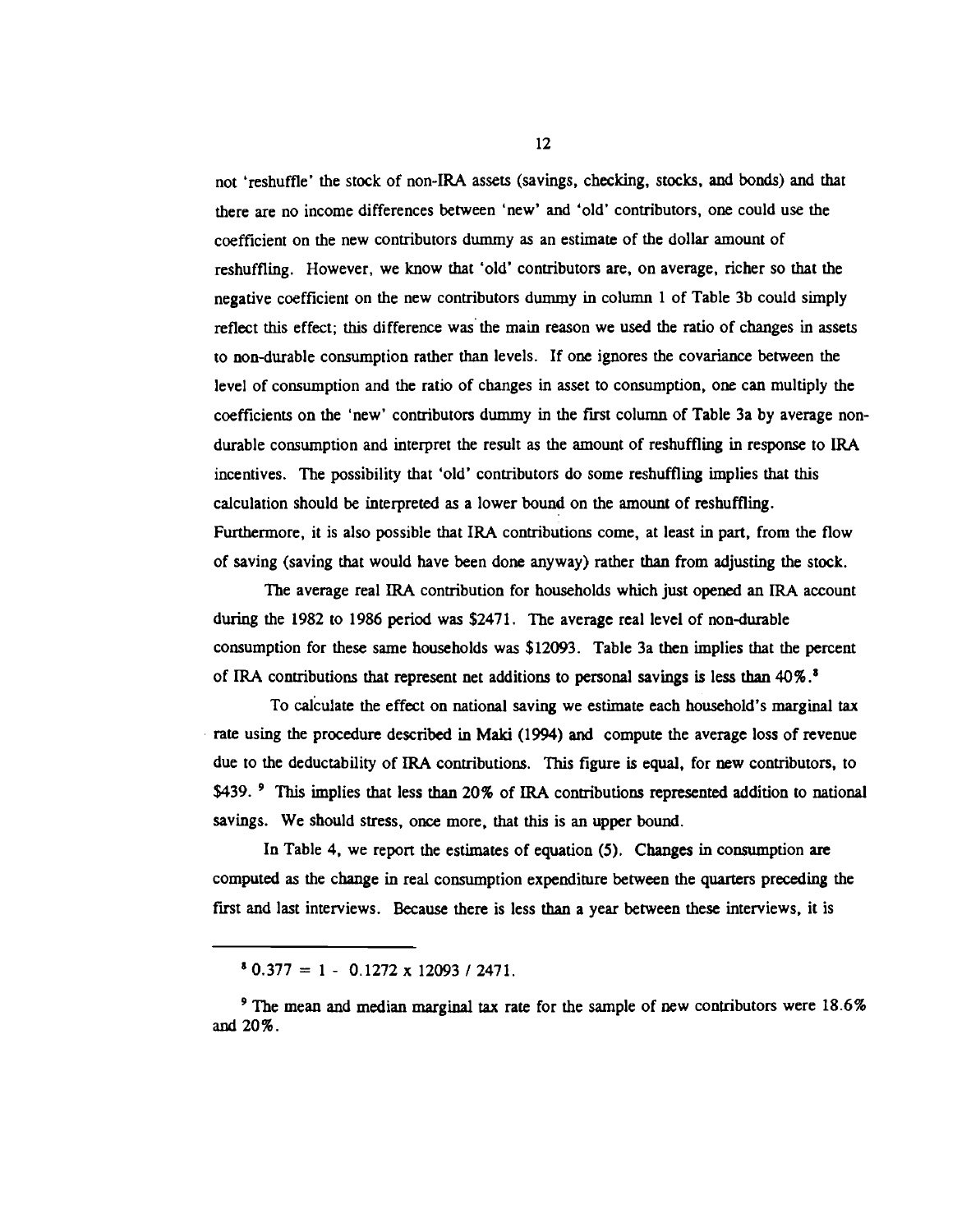crucial to control for seasonality (as well as year effects and other demographics, as in Tables 3). Again, we report both OLS and quantile regressions results.

We find that the presence of additional children tends to reflect faster consumption growth at the center of the distribution, but slower growth at the upper tail. The presence of senior citizens in the household leads to slower consumption growth. Black households and households with a spouse present both exhibit slower consumption growth relative to other households. The coefficients on the number of children, the number of senior citizens, and race are all imprecisely measured, however. Consumption growth tends to increase with the level of education and to decrease and then increase with age.

The estimates of the coefficient on the 'new' contributors dummy, once again, seem to favor the 'reshuffling' hypothesis. There is no evidence that 'new' contributors reduced their consumption relative to 'old' contributors during the 1982 to 1986 period. If anything, 'new' contributors exhibit positive consumption growth relative to 'old' contributors. Importantly, the difference between the coefficients on the 'new' contributors in the two periods is not significant at the 40% level.

#### V. DISCUSSION

Our analysis relies on the assumption that unobserved tastes for saving for each group do not change with the period of IRA tax deductibility given all other explanatory variables. ft may appear that the difference between 'new' and 'old' contributors is due to the composition of the two groups changing with the popularity of IRA's. However, this argument is unlikely to explain our result.

Suppose that, during the heyday of IRA's, many households that did not usually save opened IRA accounts, perhaps due to the influence of heavy advertising. Once IRA deductibility was removed, however, non-savers no longer opened IRA accounts. If this were the case, then the ranks of 'new' contributors would be filled with relatively more households with low tastes for saving during the period when IRA's were tax deductible. This fact would bias down the estimates of 'new' contributors, during the period in which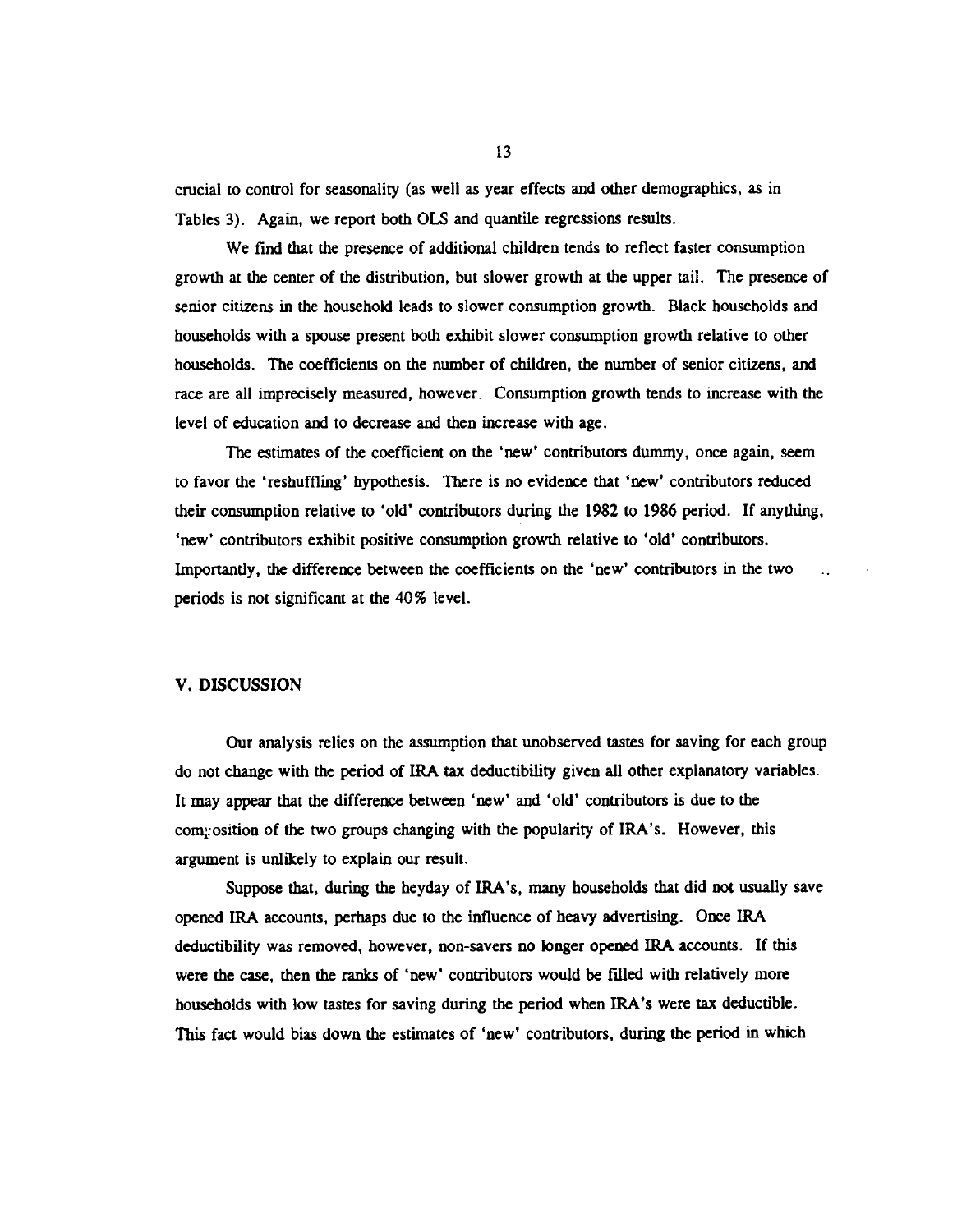IRA incentives were implemented, for the other assets equation and the savings equation and bias up those for the consumption equation. Thus, if the deductibility of IRA's induced otherwise marginal savers to save, this new saving potentially could be mistaken for reshuffling.

If the above argument were true, however, we would expect saving rates to be lower for 'new' contributors in the period when IRA's were tax deductible relative to that for the following period. The results in Table 2 do not support this hypothesis; while it is true that the point estimates indicate that 'new' contributors save less than 'old' ones, the effect is particularly pronounced when saving incentives were not in place. The difference in saving rates between the two groups is smaller when incentives were effective than they were not. In any event, the difference between the two coefficients is not statistically different from zero. Thus, it is unlikely that either unobserved tastes for saving or changes in these tastes can explain our results.

Furthermore, if the above argument is true, we would expect 'new' contributors to have observable characteristics that change over time as well. A comparison of some observable characteristics is given in Table 5. In the period when IRA's were tax deductible, 'new' contributors are less educated, are more likely to be white, are less likely to contribute to a pension, are older, and have more senior citizens in the household than 'new' contributors during the period when IRA's were not tax deductible. The ratios of income and wealth to consumption, however, do not change across periods. Overall, we think it is unlikely that a potentially changing composition of 'new' contributors over time can explain our results.

The results we report are robust to a number of experiments. As we mentioned above, adding 1980 and 1981 to the years in which saving incentives were not implemented does not change our results. We also tried adding changes in real income to our specification. It is conceivable that, if 'new' contributors had faster real income growth relative to 'old' contributors, 'new' contributors would exhibit faster consumption growth as well. Failing to account for differences in real income growth between 'new' and 'old' contributors could mask any relative decrease in consumption by 'new' contributors and weaken the results reported in Table 4. That is, 'new' contributors could be generating new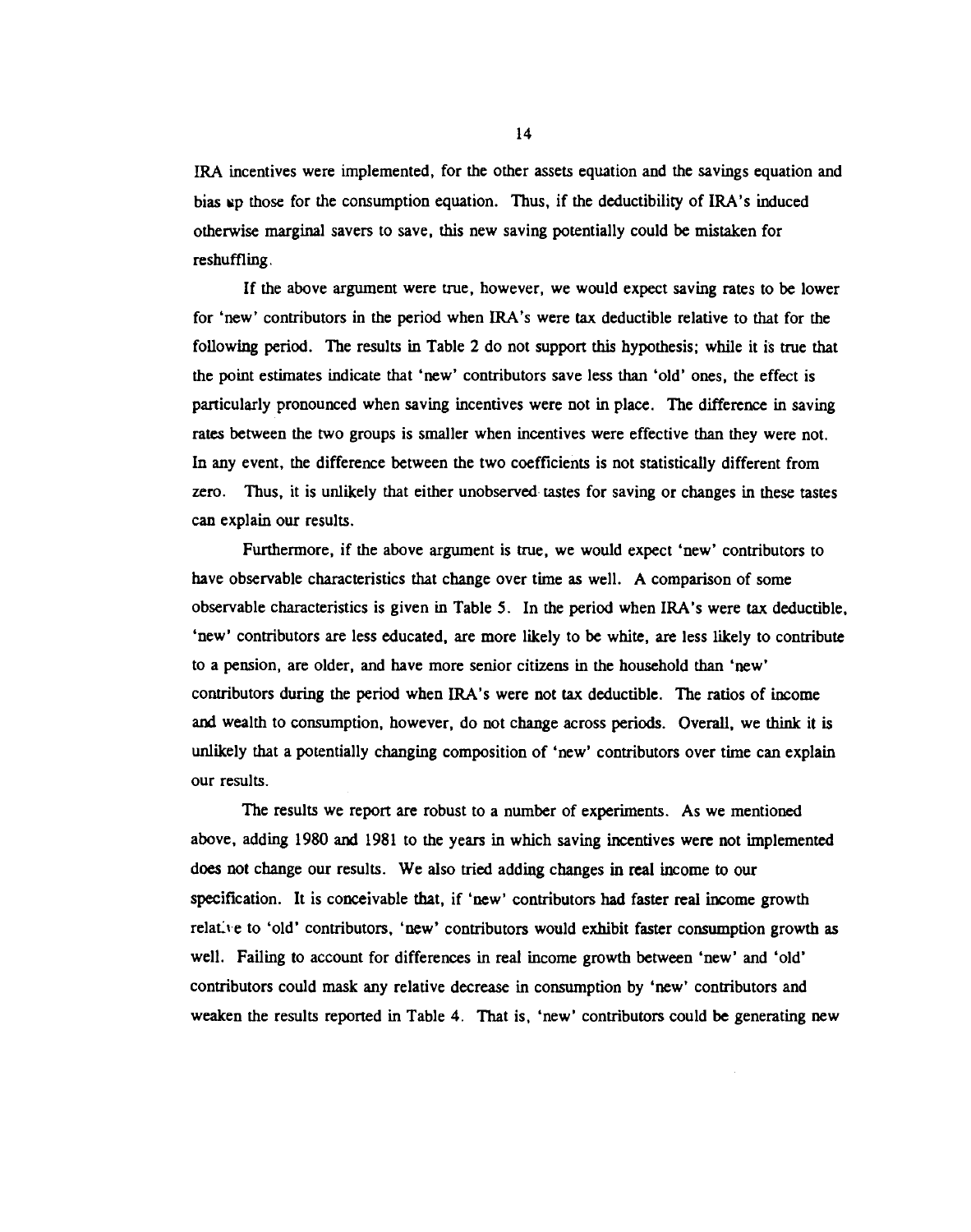savings out of increases in income rather than decreases in consumption. In fact, 'new' contributors had an average change in real income of \$5548 compared to \$663 for 'old' contributors.<sup>10</sup> When we include changes in real income as a control variable in equation (5), however, our results do not change; there continues to be no evidence that 'new' contributors reduced their consumption relative to 'old' contributors during the period in which IRA's were tax deductible.

Note that failing to account for differences in real income growth will, if anything, strengthen the results of Tables 3a and 3b that the change in non-IRA assets of 'new' contributors is lower than that for 'old' contributors. Again, including changes in real income in equation (4) does not change our results.

## VI. CONCLUSION

We approach the question of whether IRA contributions represent primarily new saving or reshuffled assets by comparing the behavior of households which just opened an IRA account to that of households which already had an IRA account. 'New' contributors and 'old' contributors will behave differently depending upon whether their contributions come from reduced consumption or reductions in other assets. In particular, the 'new saving' hypothesis predicts that 'new' contributors should have slower consumption growth than 'old' contributors while the 'reshuffling' hypothesis predicts that 'new' contributors should have slower growth in non-IRA assets than 'old' contributors.

Comparing IRA contributors with non-contributors is problematic due to the likelihood of unobserved heterogeneity across the two groups. We specifically account for heterogeneity by testing the parameter restrictions implied by each hypothesis across periods of IRA deducibility. Because neither hypothesis predicts a difference in behavior between 'new' and 'old' contributors when IRA's were not tax deductible, we can identify the effect of IRA's separately from the effect of unobserved heterogeneity.

<sup>&</sup>lt;sup>10</sup>The difference is significant at the 99.9% level.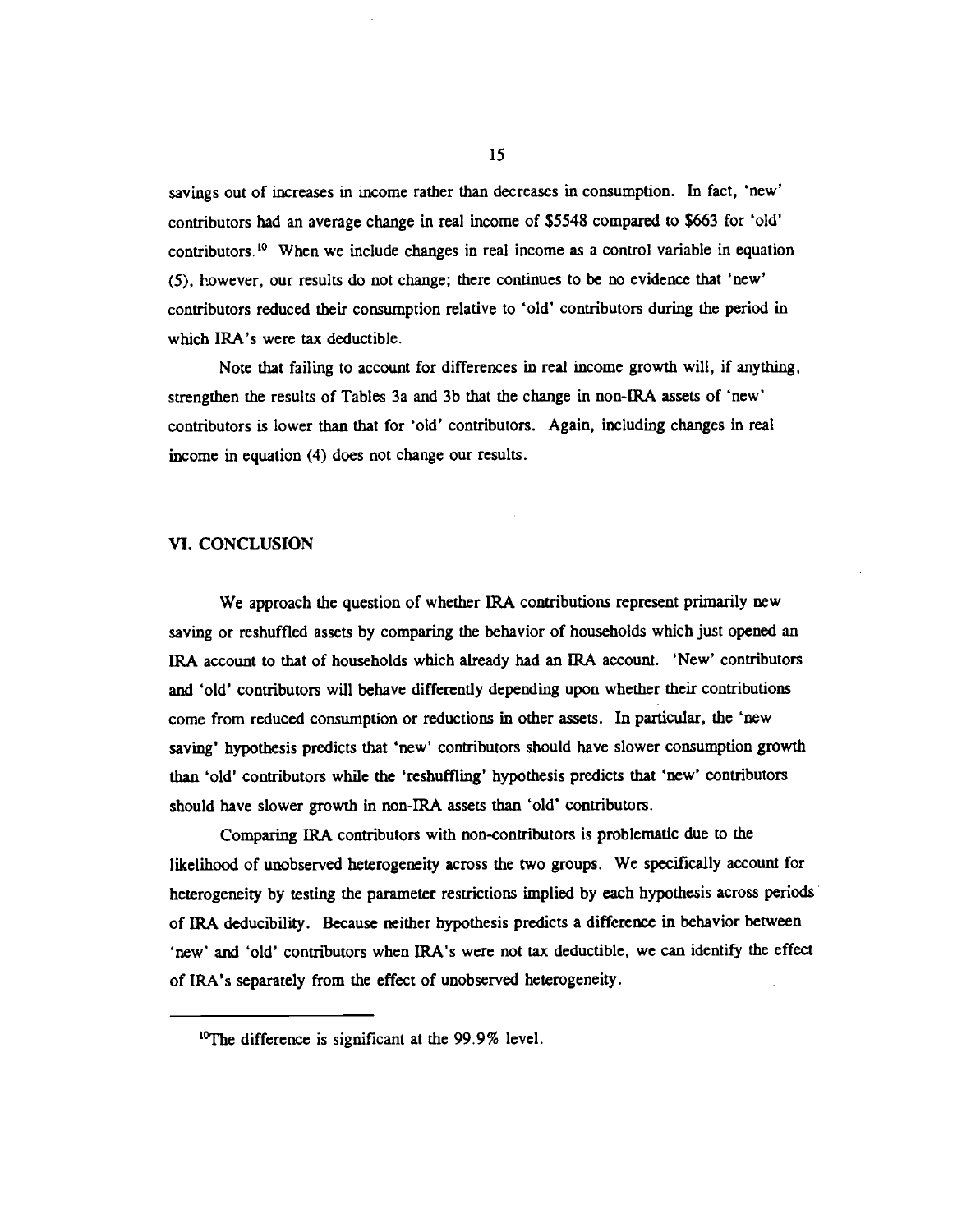We find that 'new' contributors have slower non-IRA asset growth relative to 'old' contributors, and that there is no difference in consumption growth between 'new' and 'old' contributors. Furthermore, we find that there is no difference in savings behavior between the two groups. Thus, we have strong evidence, accounting for unobserved heterogeneity, in support of the hypothesis that from 1982 to 1986 households made contributions to IRA's primarily from reductions in other assets and not from reduced consumption.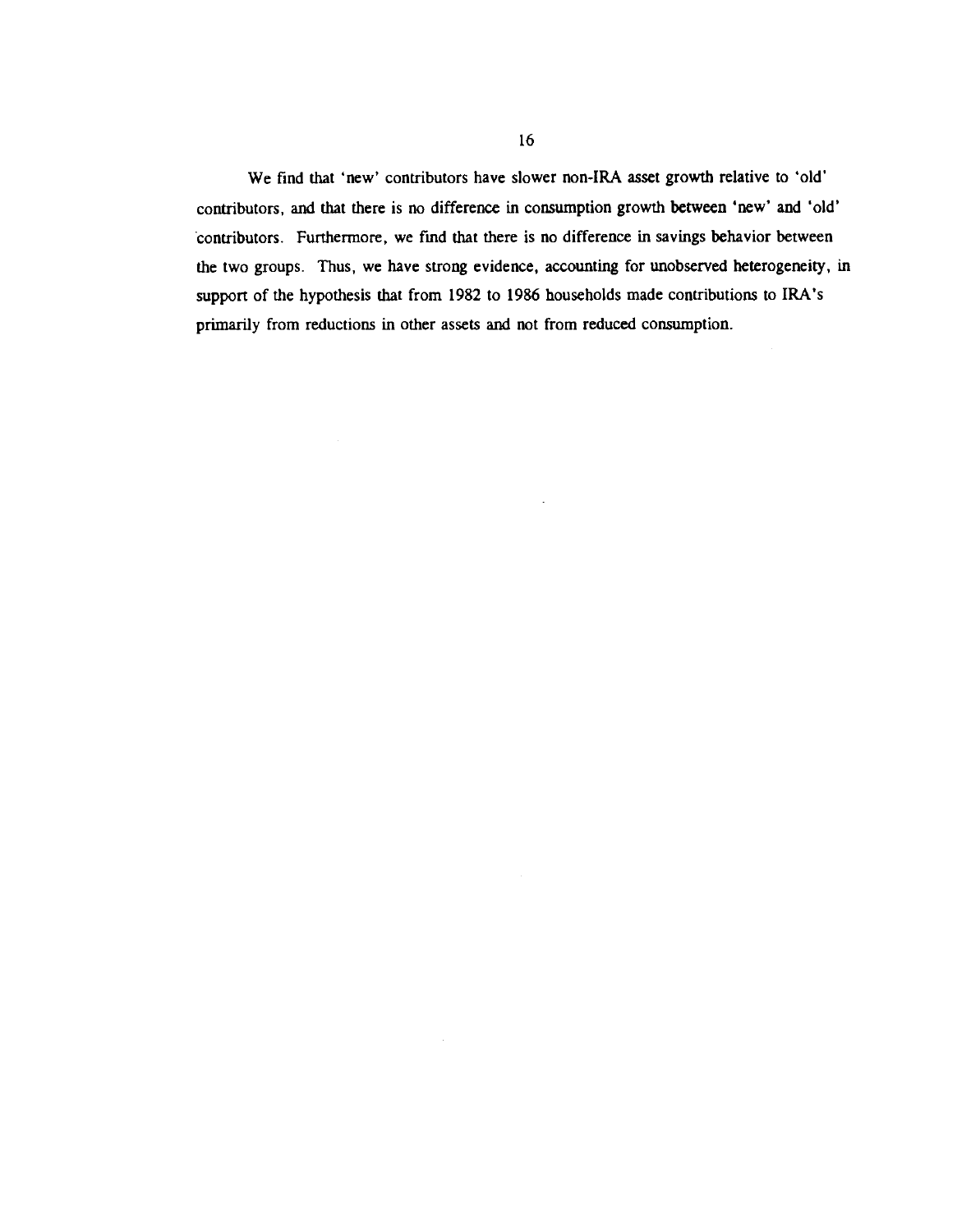#### REFERENCES

- Attanasio, Orazio P. (1994), "Personal Saving in the U.S." in James M. Poterba, ed., International Saving Comparisons, University of Chicago Press, Chicago (forthcoming).
- Bovenberg, Lans A. (1989), 'Tax Policy and National Savings in the United States: A Survey," National Tax Journal, Vol 42, pp. 123-128.
- Burman, Leonard, Joseph Cordes, and Larry Ozanne (1990), "IRA's and National Savings," National Tax Journal, Vol 43, pp. 259-283.
- Deaton, Angus (1987), "Comment" in Martin A. Feldstein, ed., The Effects of Taxation on Capital Accumulation, University of Chicago Press, Chicago.
- Engen, Eric M., William G. Gale, and John Karl Scholz (1994), "Do Savings Incentives Work?" Brookings Papers on Economic Activity, pp. 85-180.
- Feenberg, Daniel and Jonathan Skinner (1989), "Sources of IRA Savings" in Lawrence H. Summers, ed., Tax Policy and the Economy, M.I.T. Press, Cambridge, Mass.
- Gale. William G., and John Karl Scholz (1994), "IRA's and Household Savings," American Economic Review (forthcoming).
- —-- (1994), "Examining the Evidence on IRA's and Household Saving" in M. Kosters, ed., Personal Saving, Consumption, and Tax Policy, AEI Press, Washington, DC.
- Gravelle, Jane G. (1991), "Do Individual Retirement Accounts Increase Savings?" Journal of Economic Perspectives, Vol 5, pp. 133-148.
- Hubbard, R. Glenn (1984), "Do IRA's and Keoghs Increase Savings?" National Tax Journal, Vol. 37, pp. 43-54.
- Kotlikoff, Laurence J. (1990), "The Crisis in U.S. Savings and Proposals to Address the Crisis," National Tax Journal, Vol 43, pp. 233-246.
- Maki, Dean (1994), "Household Debt and the Tax Reform Act of 1986," Mimeo, Stanford University.
- Poterba, James M., Steven F. Venti, and David A. Wise (1993) "Do 401(k) Contributions Crowd Out Other Personal Saving?" Working Paper No. 4391, National Bureau of Economic Research, Cambridge, Mass.
- Ozanne, Larry 1. (1994), "Past Experience and Current Proposals for IRA's" in M. Kosters, ed., Personal Saving, Consumption, and Tax Policy, AEI Press, Washington, DC.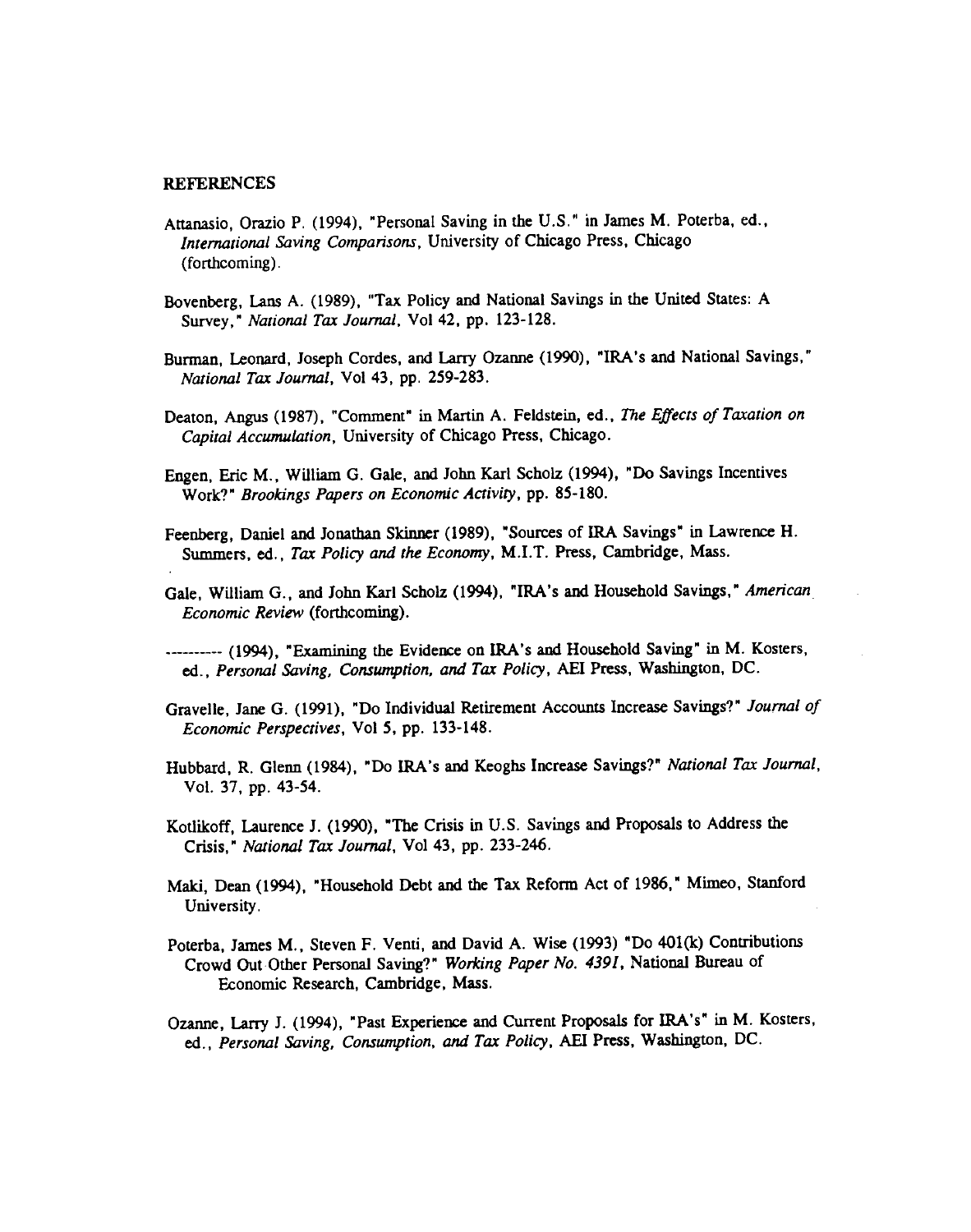- Venti, Steven F., and David A. Wise (1986), "Tax-Deferred Accounts, Constrained Choice, and Estimation of Individual Saving," Review of Economic Studies, Vol. 53, pp. 579-601.
- ............ (1987), "IRA's and Saving" in Martin A. Feldstein, ed., The Effects of Taxation on Capital Accumulation, University of Chicago Press, Chicago.
- (1990), "Have IRA's Increased U.S. Savings? Evidence from Consumer Expenditure Surveys," Quarterly Journal of Economics, Vol. 105, pp. 661-698.
- (1991), "The Saving Effect of Tax-Deferred Retirement Accounts: Evidence from SIPP" in B. Douglas Bernheim and John B. Shoven, eds., National Savings and Economic Performance, University of Chicago Press, Chicago.

(1992), "Government Policy and Personal Retirement Saving" in James M. Poterba, ed., Tax Policy and the Economy, Vol. 6, M.I.T. Press, Cambridge, Mass..

Wise, David A. (1994), "IRA's and Saving" in M. Kosters, ed., Personal Saving, Consumption, and Tax Policy, AEI Press, Washington, DC.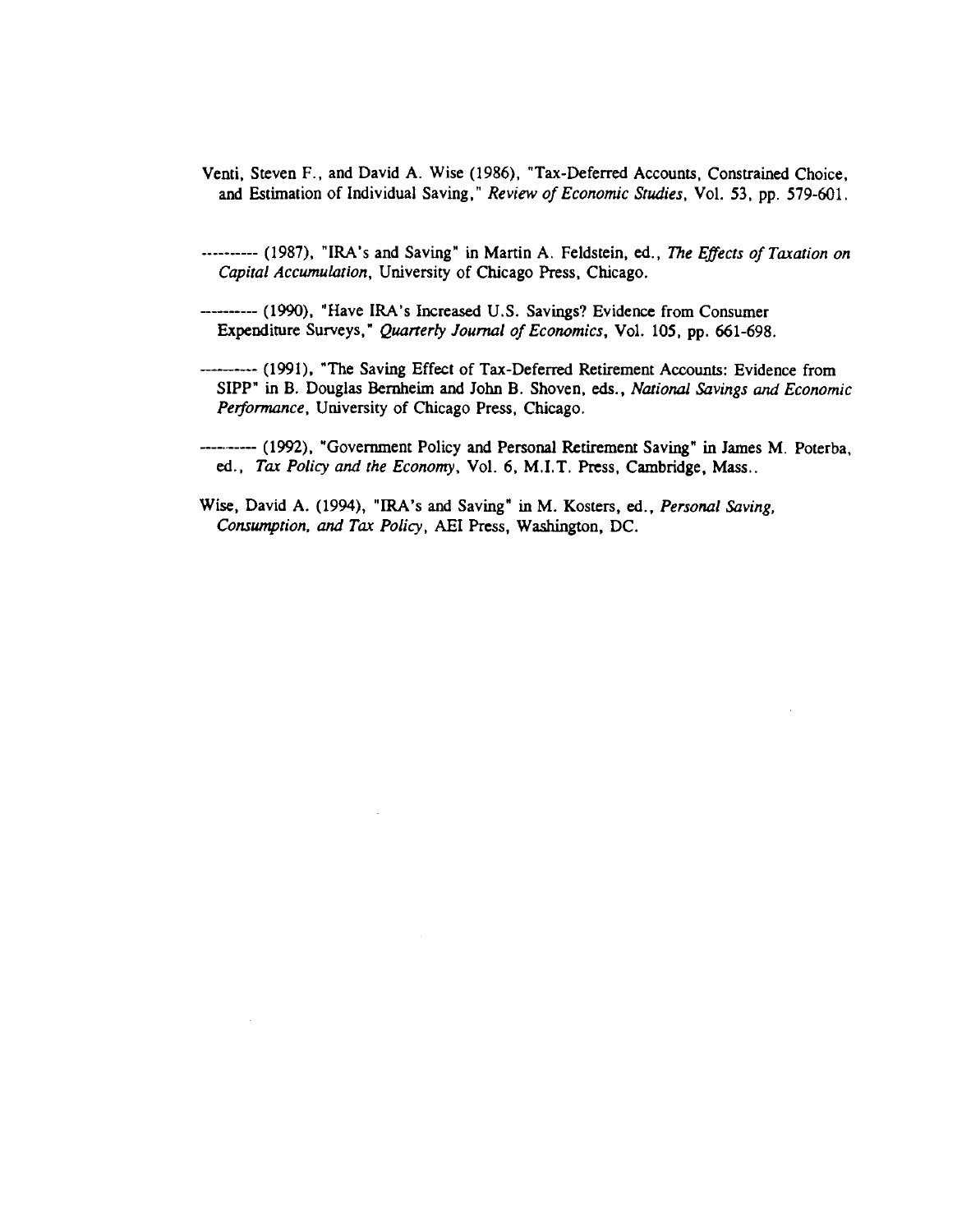| <b>MEANS</b><br>(Standard Deviation) | <b>OLD</b><br>N=2872 | <b>NEW</b><br>$N = 2054$ | t-Test for<br>Equality of<br>Means |
|--------------------------------------|----------------------|--------------------------|------------------------------------|
| <b>INCOME</b>                        | 41843<br>(27225)     | 38702<br>(27613)         | $-4.081$                           |
| <b>CONSUMPTION</b>                   | 26866<br>(14367)     | 26516<br>(15563)         | $-0.823$                           |
| <b>WEALTH</b>                        | 32374<br>(44202)     | 21304<br>(36382)         | -9.315                             |
| <b>BLACK</b>                         | 0.0206<br>(0.1419)   | 0.0375<br>(0.1901)       | 3.684                              |
| <b>SPOUSE</b><br><b>PRESENT</b>      | 0.7526<br>(0.4316)   | 0.7510<br>(0.4325)       | $-0.127$                           |
| DROP-OUT                             | 0.1025<br>(0.3033)   | 0.1094<br>(0.3122)       | 0.799                              |
| <b>HIGH SCHOOL</b><br><b>GRAD</b>    | .2398<br>(.4270)     | 0.2865<br>(0.4522)       | 3.797                              |
| SOME COLLEGE                         | .2163<br>(.4118)     | 0.2224<br>(0.4160)       | 0.531                              |
| <b>COLLEGE GRAD</b>                  | .4415<br>(4966)      | 0.3817<br>(0.4860)       | $-4.322$                           |
| <b>AGE</b>                           | 48.62<br>(11.41)     | 46.78<br>(12.51)         | $-5.496$                           |
| <b>NUMBER OF</b><br><b>CHILDREN</b>  | 0.5846<br>(0.9479)   | 0.7304<br>(1.0601)       | 5.207                              |
| NUMBER OF SENIOR<br><b>CITIZENS</b>  | 0.1260<br>(0.4025)   | 0.1400<br>(0.4221)       | 1.220                              |
| <b>PENSION</b>                       | 0.1589<br>(0.3656)   | 0.1629<br>(0.3694)       | 0.393                              |

TABLE 1: OLD vs. NEW CONTRIBUTORS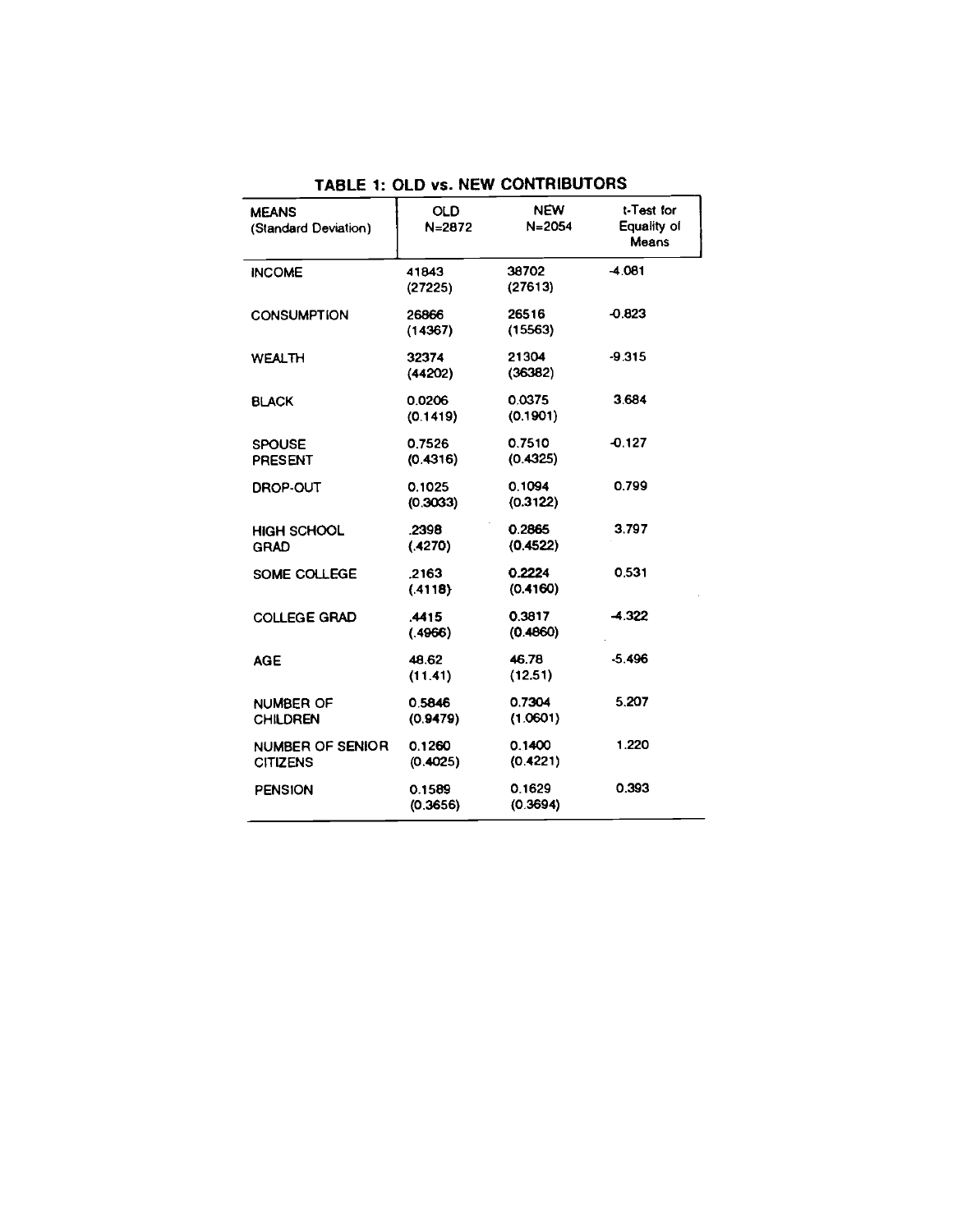# TABLE 2: SAVING EQUATION

 $\mathcal{L}_{\mathbf{z}}$ 

|                                            | (1)<br>OLS.           | (2)<br>Median         |
|--------------------------------------------|-----------------------|-----------------------|
| NEW CONTRIBUTOR<br>"(1982-1986=TRUE)       | -0.0425<br>(0.0701)   | $-0.0253$<br>(0.0619) |
| NEW CONTRIBUTOR<br>*(1982-1986=FALSE)      | $-0.0984$<br>(0.0684) | $-0.1097$<br>(0.0603) |
| NUMBER OF<br>CHILDREN                      | -0.1409<br>(0.0288)   | $-0.1182$<br>(0.0252) |
| <b>NUMBER OF SENIOR</b><br><b>CITIZENS</b> | -0.1249<br>(0.0986)   | 0.0046<br>(0.0871)    |
| BLACK                                      | 0.3339<br>(0.1446)    | 0.4146<br>(0.1275)    |
| SPOUSE<br><b>PRESENT</b>                   | 0.1177<br>(0.0579)    | 0.2637<br>(0.0511)    |
| HIGH SCHOOL<br><b>GRAD</b>                 | 0.1201<br>(0.0864)    | 0.2083<br>(0.0764)    |
| SOME COLLEGE                               | 0.1726<br>(0.0903)    | 0.2355<br>(0.0798)    |
| COLLEGE GRAD                               | 0.4635<br>(0.0843)    | 0.4889<br>(0.0744)    |
| AGE: 25-34                                 | 0.6822<br>(0.3357)    | 0.6848<br>(0.2914)    |
| AGE: 35-44                                 | 0.6054<br>(0.3346)    | 0.5965<br>(0.2905)    |
| AGE: 45-58                                 | 0.4878<br>(0.3329)    | 0.4576<br>(0.2888)    |
| AGE: 59-64                                 | 0.5468<br>(0.3364)    | 0.4500<br>(0.2920)    |
| AGE: >= 65                                 | 0.6086<br>(0.3657)    | 0.3038<br>(0.3182)    |
| P-VALUE                                    | 0.5612                | 0 3 2 0 4             |

Column (1): OLS Regression.

 $\bar{\mathcal{A}}$ 

 $\sim$ 

 $\blacksquare$ 

Column (2): Median Regression.

Real Savings is the ratio of after-tax income less total consumption to non-durable consumption.

Also included in the regression but not reported are annual and regional dummy variables and a constant. Standard errors are reported in parenthesis.

P-Value is the result from a Wald Statistic on the hypothesis that the coefficients on New Contributor\*(1982-1986=True) and New Contributor\*(1982-1986=False) are the same.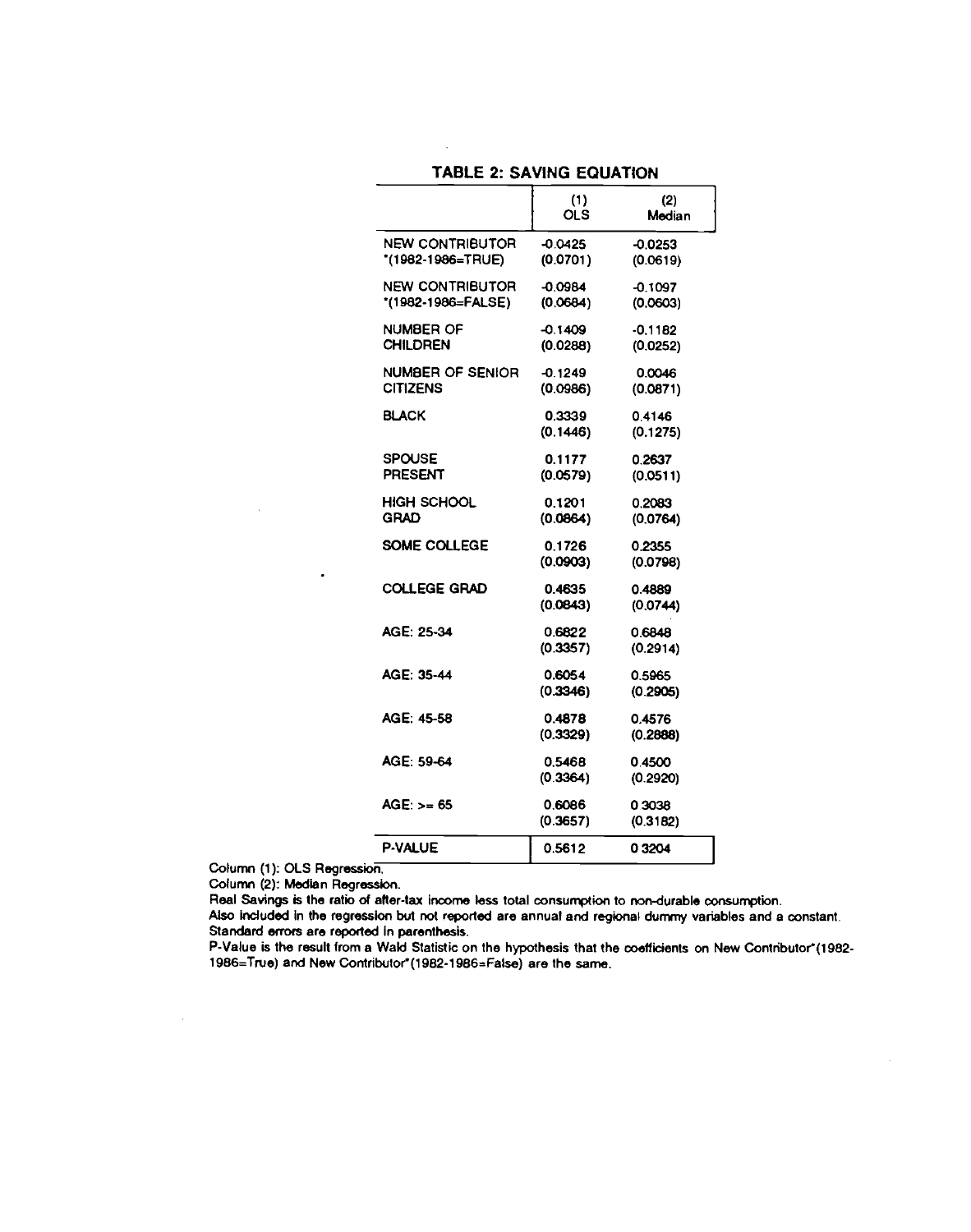|                         | (1)        | (2)       | (3)       | (4)        | (5)       |
|-------------------------|------------|-----------|-----------|------------|-----------|
|                         | <b>OLS</b> | 75th      | 90th      | <b>OLS</b> | 90th      |
| <b>NEW CONTRIBUTOR</b>  | $-0.1272$  | $-0.1368$ | $-0.2837$ | $-0.0597$  | $-0.2090$ |
| * (1982-1986=TRUE)      | (0.0443)   | (0.0206)  | (0.0680)  | (0.0350)   | (0.0153)  |
| <b>NEW CONTRIBUTOR</b>  | $-0.0269$  | $-0.0531$ | $-0.0949$ | 0.0356     | $-0.0267$ |
| *(1982-1986=FALSE)      | (0.0432)   | (0.0200)  | (0.0659)  | (0.0342)   | (0.0145)  |
| <b>NUMBER OF</b>        | $-0.0242$  | $-0.0335$ | $-0.0818$ | -0.0030    | $-0.0161$ |
| <b>CHILDREN</b>         | (0.0182)   | (0.0091)  | (0.0299)  | (0.0144)   | (0.0064)  |
| <b>NUMBER OF SENIOR</b> | $-0.0147$  | 0.0796    | $-0.1358$ | 0.0042     | 0.0384    |
| <b>CITIZENS</b>         | (0.0623)   | (0.0294)  | (0.1013)  | (0.0492)   | (0.0203)  |
| <b>BLACK</b>            | -0.1996    | $-0.1205$ | -0.3770   | -0.0638    | $-0.0419$ |
|                         | (0.0914)   | (0.0418)  | (0.1379)  | (0.0722)   | (0.0308)  |
| <b>SPOUSE</b>           | $-0.0946$  | $-0.0354$ | $-0.2404$ | $-0.0105$  | $-0.0009$ |
| <b>PRESENT</b>          | (0.0366)   | (0.0169)  | (0.0564)  | (0.0289)   | (0.0127)  |
| <b>HIGH SCHOOL</b>      | 0.0813     | 0.0268    | 0.1126    | 0.0377     | 0.0137    |
| <b>GRAD</b>             | (0.0547)   | (0.0254)  | (0.0857)  | (0.0432)   | (0.0187)  |
| SOME COLLEGE            | 0.1216     | 0.0512    | 0.1912    | 0.0119     | 0.0290    |
|                         | (0.0571)   | (0.0266)  | (0.0906)  | (0.0451)   | (0.0199)  |
| <b>COLLEGE GRAD</b>     | 0.1184     | 0.0994    | 0.3023    | 0.0342     | 0.1356    |
|                         | (0.0532)   | (0.0248)  | (0.0850)  | (0.0421)   | (0.0186)  |
| AGE: 25-34              | 0.0833     | 0.0884    | 0.3369    | 0.0399     | 0.0440    |
|                         | (0.2121)   | (0.0955)  | (0.2971)  | (0.1676)   | (0.0657)  |
| AGE: 35-44              | 0.1668     | 0.1074    | 0.4588    | 0.0915     | 0.0560    |
|                         | (0.2115)   | (0.0953)  | (0.2964)  | (0.1671)   | (0.0656)  |
| AGE: 45-58              | 0.1416     | 0.0381    | 0.4263    | 0.1171     | 0.0411    |
|                         | (0.2104)   | (0.0945)  | (0.2943)  | (0.1662)   | (0.0652)  |
| AGE: 59-64              | 0.1925     | 0.0483    | 0.6046    | 0.1039     | 0.0290    |
|                         | (0.2126)   | (0.0956)  | (0.2984)  | (0.1680)   | (0.0661)  |
| AGE: $> = 65$           | 0.2271     | -0.0313   | 0.7350    | 0.0486     | 0.0779    |
|                         | (0.2311)   | (0.1046)  | (0.3294)  | (0.1826)   | (0.0710)  |
| <b>P-VALUE</b>          | 0.0993     | 0.0031    | 0.0419    | 0.0476     | 0.0000    |

TABLE 3a: CHANGE IN NON-IRA ASSETS EQUATION

Column (1): OLS regression where the Real Change in Assets is defined as the Ratio of the annual change in stocks, government bonds, savings and checking accounts to non-durable consumption.

Column (2): same as (1) but a 75th quantlle regression.

Column (3): same as (1) but a 90th quantile regression.

Column (4): OLS regression where the Real Change in Assets is defined as the Ratic of the annual change in stocks and government bonds to non-durable consumption.

Column (5): same as (4) but a 90th quantile regression.

P-Value is the result from a Wald Statistic on the Hypothesis that the Coefficients on New Contributor\*(1982-1986=True) and New Contributor (1982-1986=False) are the same.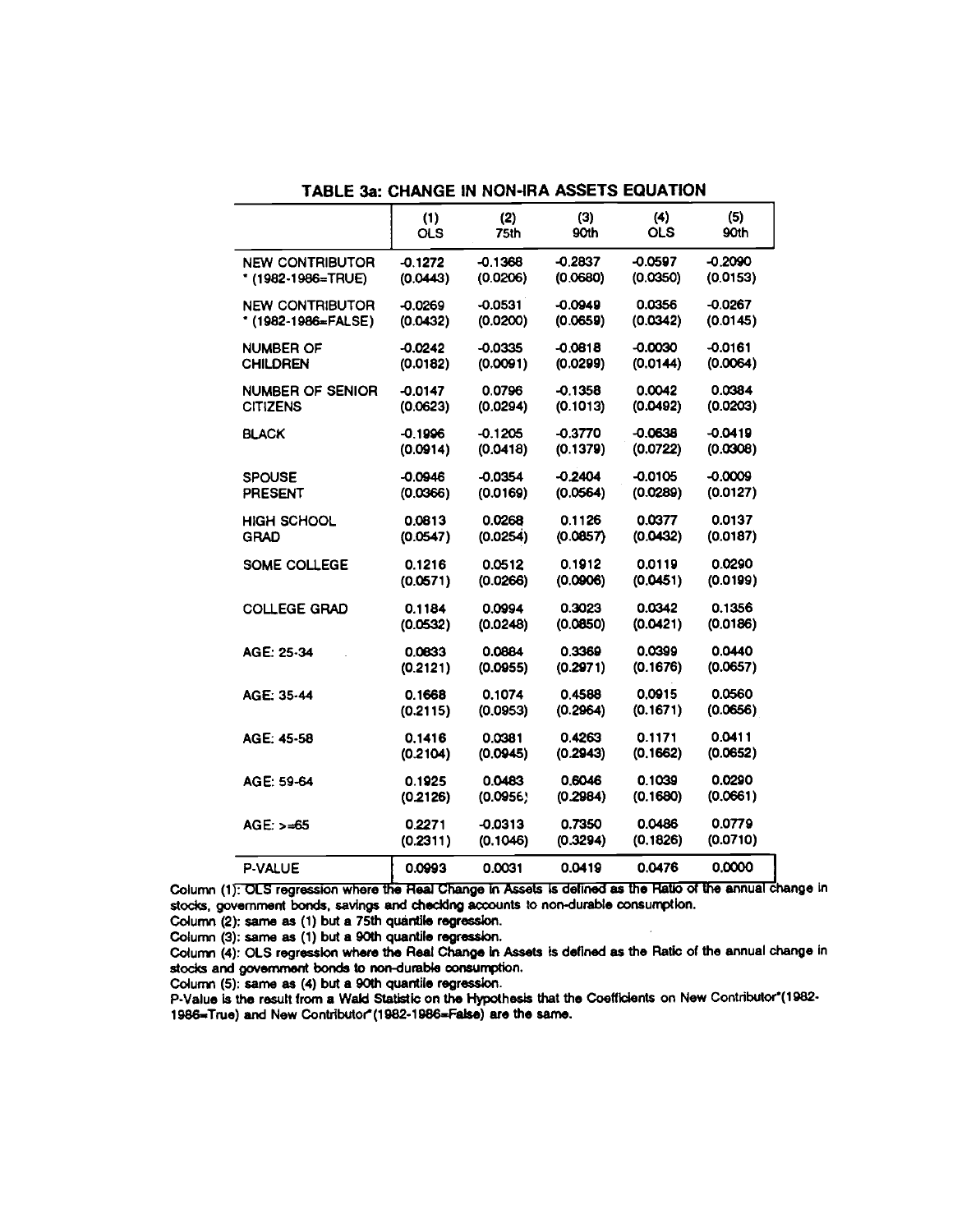|                        | (1)                | (2)              | (3)                | (4)                | (5)              |
|------------------------|--------------------|------------------|--------------------|--------------------|------------------|
|                        | <b>OLS</b>         | <b>75th</b>      | 90th               | <b>OLS</b>         | 90th             |
| <b>NEW CONTRIBUTOR</b> | $-1740.1$          | $-1713.4$        | $-4714.7$          | $-925.5$           | $-2587.4$        |
| * (1982-1986=TRUE)     | (534.2)            | (218.6)          | (862.1)            | (385.4)            | (199.1)          |
| <b>NEW CONTRIBUTOR</b> | $-424.0$           | $-741.5$         | $-1197.8$          | 238.1              | $-336.5$         |
| * (1982-1986=FALSE)    | (528.7)            | (213.8)          | (834.5)            | (381.4)            | (187.1)          |
| NUMBER OF              | $-254.7$           | $-260.2$         | $-612.7$           | $-25.5$            | $-168.3$         |
| <b>CHILDREN</b>        | (221.4)            | (97.5)           | (384.0)            | (159.7)            | (79.8)           |
| NUMBER OF SENIOR       | -143.8             | 598.0            | 669.3              | $-333.2$           | 204.0            |
| <b>CITIZENS</b>        | (764.4)            | (315.9)          | (1235.1)           | (551.5)            | (272.6)          |
| <b>BLACK</b>           | $-2224.2$          | $-996.3$         | $-3642.5$          | $-916.1$           | $-529.7$         |
|                        | (1092.7)           | (444.4)          | (1726.0)           | (788.4)            | (406.7)          |
| <b>SPOUSE</b>          | 186.9              | 209.6            | 505.3              | 127.2              | 256.3            |
| <b>PRESENT</b>         | (443.6)            | (182.0)          | (717.5)            | (320.1)            | (164.3)          |
| <b>HIGH SCHOOL</b>     | 507.9              | 221.2            | 621.0              | 87.6               | 109.0            |
| <b>GRAD</b>            | (681.4)            | (279.0)          | (1106.3)           | (491.7)            | (251.7)          |
| SOME COLLEGE           | 1046.9             | 494.2            | 1501.9             | 244.4              | 281.1            |
|                        | (707.7)            | (290.4)          | (1166.6)           | (510.6)            | (268.5)          |
| <b>COLLEGE GRAD</b>    | 1887.4             | 1045.9           | 4336.4             | 588.4              | 1371.3           |
|                        | (659.1)            | (270.8)          | (1100.4)           | (475.5)            | (251.7)          |
| AGE: 25-34             | 584.2              | 310.7            | 1112.4             | 373.6              | 330.2            |
|                        | (2539.8)           | (943.4)          | (3726.6)           | (1832.4)           | (854.3)          |
| AGE: 35-44             | 1537.1<br>(2531.3) | 698.5<br>(939.5) | 2598.1<br>(3706.2) | 1017.8<br>(1826.3) | 336.6            |
| AGE: 45-58             | 1479.7<br>(2517.2) | 37.6             | 2308.0<br>(3681.8) | 1259.9             | (851.5)<br>252.5 |
| AGE: 59-64             | 1595.7             | (933.0)<br>96.0  | 3491.8             | (1816.2)<br>588.2  | (845.0)<br>141.0 |
| AGE: $> = 65$          | (2545.8)           | (946.9)          | (3739.0)           | (1836.8)           | (858.5)          |
|                        | 3722.8             | $-66.1$          | 5571.0             | 2259.9             | 2329.8           |
| P-VALUE                | (2781.4)           | (1051.9)         | (4172.7)           | (2006.8)           | (929.7)          |
|                        | 0.0747             | 0.0012           | 0.0029             | 0.0290             | 0.0000           |

TABLE 3b: CHANGE IN NON-IRA ASSETS EQUATION

Column (1): OLS regression where the Real Change in Assets Is defined as the annual change in stocks, government bonds, savings and checking accounts deflated by a Consumer Price Index.

Column (2): same as (1) but a 75th quantile regression.

Column (3): same as (1) but a 90th quantlle regression.

Column (4): OLS regression where the Real Change in Assets is defined as the annual change in stocks and government bonds deflated by a Consumer Price Index.

Column (5): same as (4) but a 90th quantlle regression.

P-Value is the result from a Wald Statistic on the Hypothesis that the Coefficients on New Contributor\*(1982-1986=True) and New Contributor<sup>\*</sup>(1982-1986=False) are the same.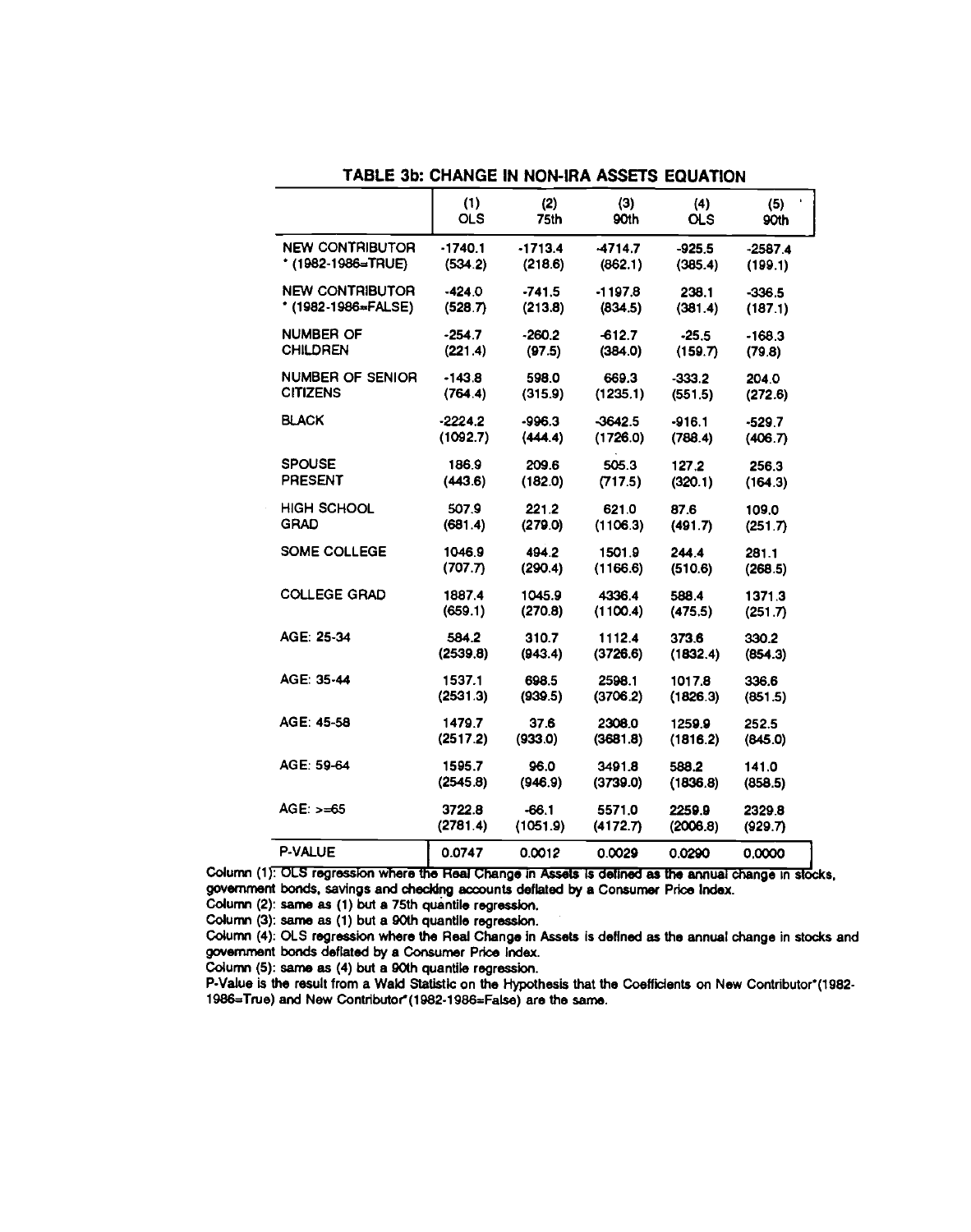|                        | (1)       | (2)       | (3)       | (4)       |
|------------------------|-----------|-----------|-----------|-----------|
|                        | OLS       | Median    | 75th      | 90th      |
| <b>NEW CONTRIBUTOR</b> | 0.4025    | 0.1254    | 0.2187    | 0.6511    |
| * (1982-1986=TRUE)     | (0.1953)  | (0.0885)  | (0.1199)  | (0.2670)  |
| <b>NEW CONTRIBUTOR</b> | 0.3266    | 0.2315    | 0.1592    | 0.7845    |
| * (1982-1986=FALSE)    | (0.2078)  | (0.0943)  | (0.1268)  | (0.2808)  |
| <b>NUMBER OF</b>       | 0.0822    | 0.0611    | -0.0315   | $-0.2086$ |
| CHILDREN               | (0.0831)  | (0.0377)  | (0.0521)  | (0.1209)  |
| NUMBER OF SENIOR       | $-0.0236$ | $-0.2821$ | -0.1928   | -0.7043   |
| <b>CITIZENS</b>        | (0.2839)  | (0.1283)  | (0.1754)  | (0.3964)  |
| BLACK                  | $-0.5159$ | -0.6482   | $-0.4885$ | $-0.8389$ |
|                        | (0.4362)  | (0.1974)  | (0.2617)  | (0.6037)  |
| <b>SPOUSE</b>          | $-0.3302$ | $-0.1380$ | -0.6473   | $-1.3416$ |
| <b>PRESENT</b>         | (0.1689)  | (0.0766)  | (0.1031)  | (0.2298)  |
| <b>HIGH SCHOOL</b>     | $-0.0870$ | 0.0646    | 0.1979    | 0.0313    |
| <b>GRAD</b>            | (0.2491)  | (0.1130)  | (0.1522)  | (0.3382)  |
| SOME COLLEGE           | 0.1626    | 0.0902    | 0.0934    | 0.1247    |
|                        | (0.2603)  | (0.1180)  | (0.1593)  | (0.3515)  |
| <b>COLLEGE GRAD</b>    | 0.3784    | 0.1912    | 0.1943    | 0.1992    |
|                        | (0.2415)  | (0.1096)  | (0.1474)  | (0.3263)  |
| AGE: 25-34             | $-1.0239$ | -1 0316   | -1.4574   | 0.3085    |
|                        | (1.0400)  | (0.4631)  | (0.5751)  | (1.0615)  |
| AGE: 35-44             | -0.4999   | $-0.6266$ | $-1.3750$ | $-0.0415$ |
|                        | (1.0369)  | (0.4616)  | (0.5728)  | (1.0529)  |
| AGE: 45-58             | $-0.7251$ | $-0.6298$ | -1 4705   | -0.1559   |
|                        | (1.0314)  | (0.4590)  | (0.5694)  | (1.0449)  |
| AGE: 59-64             | -0.1155   | -0.2674   | $-0.8624$ | 0.5929    |
|                        | (1.0406)  | (0.4632)  | (0.5763)  | (1.0626)  |
| $AGE: > = 65$          | $-0.2593$ | $-0.1607$ | $-1.0177$ | 2 2850    |
|                        | (1.1201)  | (0.4998)  | (0.6306)  | (1.2061)  |
| <b>P-VALUE</b>         | 0.7863    | 0.4031    | 0.7272    | 0.7232    |

TABLE 4: CHANGE IN CONSUMPTION EQUATION

Column (1): OLS Regression on log change in real total consumption between the 2nd and 5th interviews. Real total consumption is nominal consumption deflated by a consumer price index..

Column (2): same as (1) except median regression.

 $\bar{z}$ 

Column (3): same as (1) except 75th quantile regression.

Column (4): same as (1) except 90th quantile regression.

P-Value is the result from a Wald Statistic on the Hypothesis that the Coefficients on New Contributor (1982-1986=True) and New Contributor\*(1982-1986=False) are the same.

 $\sim$